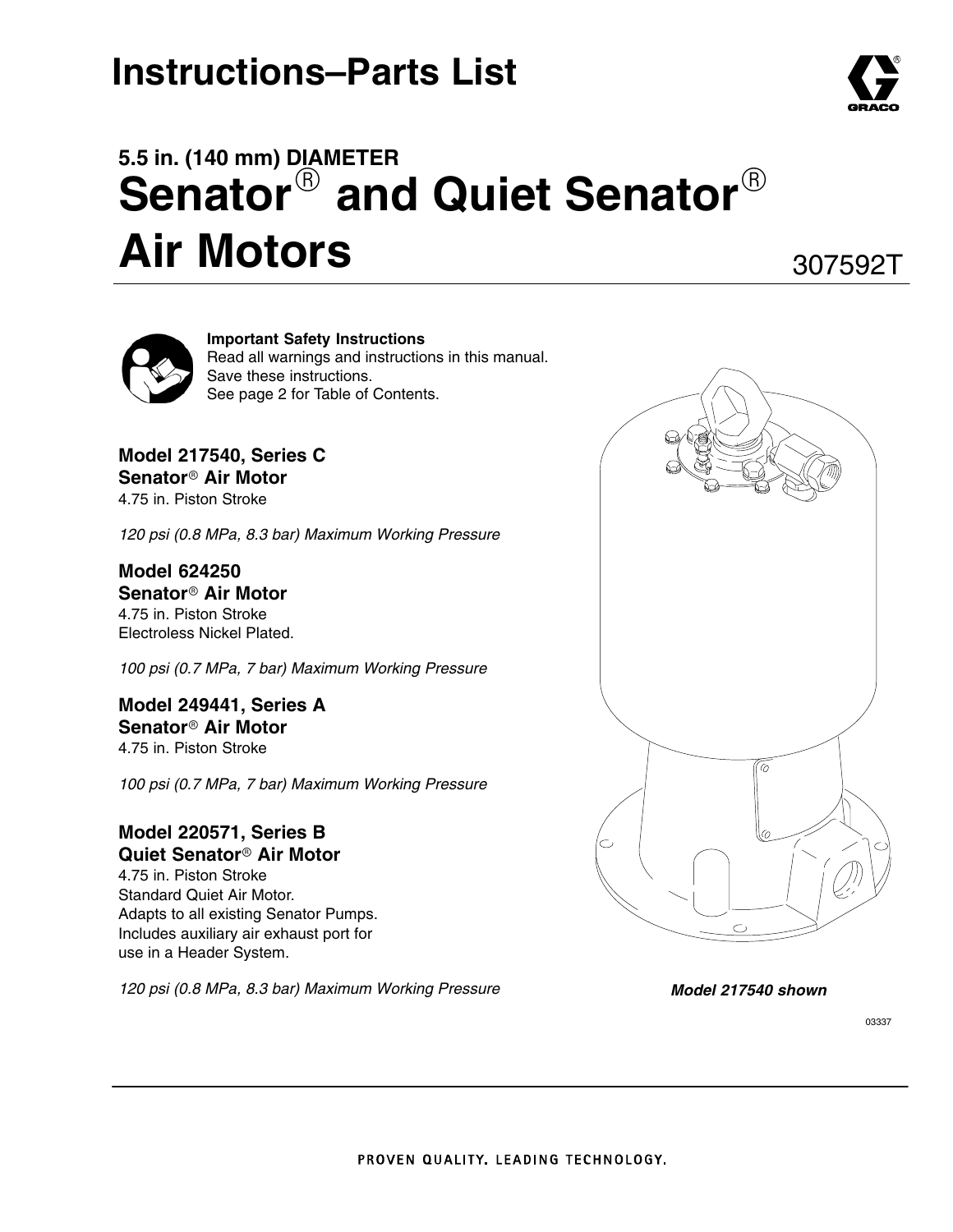# **Table of Contents**

#### Warnings 2 . . . . . . . . . . . . . . . . . . . . . . . . . . . . . . . . . . . . . . Installation 5 . . . . . . . . . . . . . . . . . . . . . . . . . . . . . . . . . . . . . Troubleshooting Models 217540, 249441, and 624250 . . . . . . . . . 8 Model 220571 20 . . . . . . . . . . . . . . . . . . . . . . . . . . . . . Service Models 217540, 249441, and  $624250...$ ...... 10 Model 220571 22 . . . . . . . . . . . . . . . . . . . . . . . . . . . . . Parts Lists and Drawings 30 . . . . . . . . . . . . . . . . . . . . . . . Models 217540, 249441, and 624250 . . . . . . . . 30 Model 220571 32 . . . . . . . . . . . . . . . . . . . . . . . . . . . . . Technical Data 35 . . . . . . . . . . . . . . . . . . . . . . . . . . . . . . . . Graco Warranty 36 . . . . . . . . . . . . . . . . . . . . . . . . . . . . . . . Graco Information 36 . . . . . . . . . . . . . . . . . . . . . . . . . . . . .

# **Symbols**

**Warning Symbol**

## **WARNING**

This symbol alerts you to the possibility of serious injury or death if you do not follow the instructions.

### **Caution Symbol**

## **CAUTION**

This symbol alerts you to the possibility of damage to or destruction of equipment if you do not follow the instructions.

# **WARNING**



**INSTRUCTIONS**

### **EQUIPMENT MISUSE HAZARD**

Equipment misuse can cause the equipment to rupture or malfunction and result in serious injury.

- This equipment is for professional use only.
- Read all instruction manuals, tags, and labels before operating the equipment.
- Use the equipment only for its intended purpose. If you are uncertain about usage, call your Graco distributor.
- Do not alter or modify this equipment. Use only genuine Graco parts and accessories.
- Check equipment daily. Repair or replace worn or damaged parts immediately.
- Do not exceed the maximum working pressure stated on the equipment or in the **Technical Data** for your equipment. Do not exceed the maximum working pressure of the lowest rated component in your system.
- Use fluids and solvents which are compatible with the equipment wetted parts. Refer to the **Technical Data** section of all equipment manuals. Read the fluid and solvent manufacturer's warnings.
- Do not kink or over bend hoses or use hoses to pull equipment.
- Route hoses away from traffic areas, sharp edges, moving parts, and hot surfaces. Do not expose Graco hoses to temperatures above 82 $^{\circ}$ C (180 $^{\circ}$ F) or below -40 $^{\circ}$ C (-40 $^{\circ}$ F).
- Wear hearing protection when operating this equipment.
- Do not lift pressurized equipment.
- Do not lift the equipment by the air motor lift ring if the total weight of the equipment exceeds 550 lb (250 kg).
- Comply with all applicable local, state, and national fire, electrical, and safety regulations.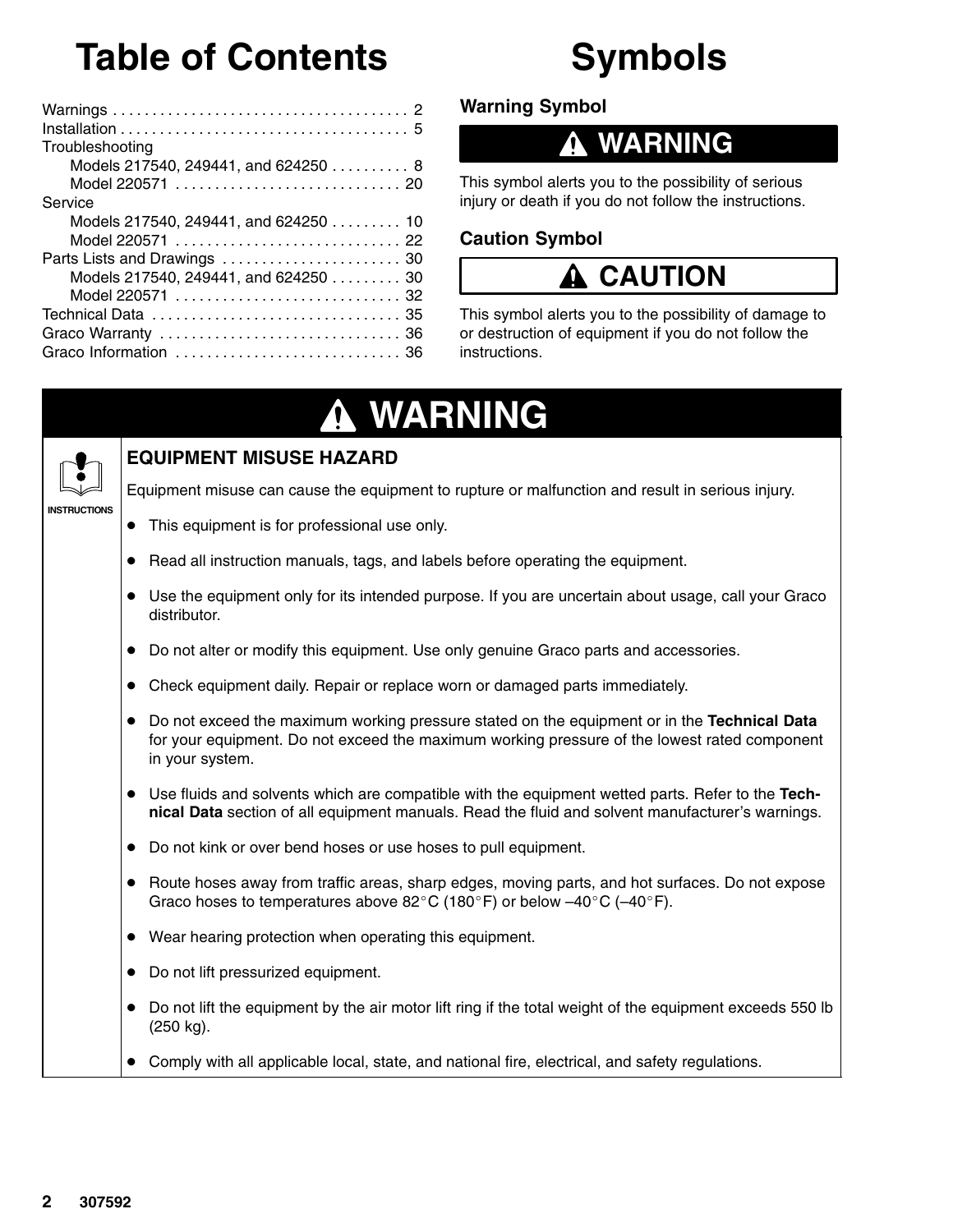### **WARNING ↑**

### **SKIN INJECTION HAZARD**

Spray from the gun/valve, hose leaks, or ruptured components can inject fluid into your body and cause extremely serious injury, including the need for amputation. Fluid splashed in the eyes or on the skin can also cause serious injury.

|  | $\Box$ • Fluid injected into the skin might look like just a cut, but it is a serious injury. Get immediate surgi- |
|--|--------------------------------------------------------------------------------------------------------------------|
|  | cal treatment.                                                                                                     |

- Do not point the gun/valve at anyone or at any part of the body.
- Do not put your hand or fingers over the spray tip/nozzle.
- Do not stop or deflect leaks with your hand, body, glove or rag.
- Do not "blow back" fluid; this is not an air spray system.
- Always have the tip guard and the trigger guard on the spray gun when spraying.
- Check the spray gun diffuser operation weekly. Refer to the gun manual.
- Be sure the gun/valve trigger safety operates before spraying/dispensing.
- Lock the gun/valve trigger safety when you stop spraying/dispensing.
- Follow the **Pressure Relief Procedure** on page 8 whenever you: are instructed to relieve pressure; stop spraying/dispensing; clean, check, or service the equipment; and install or clean the spray tip/nozzle.
- Tighten all fluid connections before operating the equipment.
- Check the hoses, tubes, and couplings daily. Replace worn, damaged, or loose parts immediately. Permanently coupled hoses cannot be repaired; replace the entire hose.
- Use only Graco approved hoses. Do not remove any spring guard that is used to help protect the hose from rupture caused by kinks or bends near the couplings.

### **MOVING PARTS HAZARD**

Moving parts, such as the air motor piston, can pinch or amputate your fingers.

- Keep clear of all moving parts when starting or operating the pump.
- **Before servicing the equipment, follow the Pressure Relief Procedure** on page 8 to prevent the equipment from starting unexpectedly.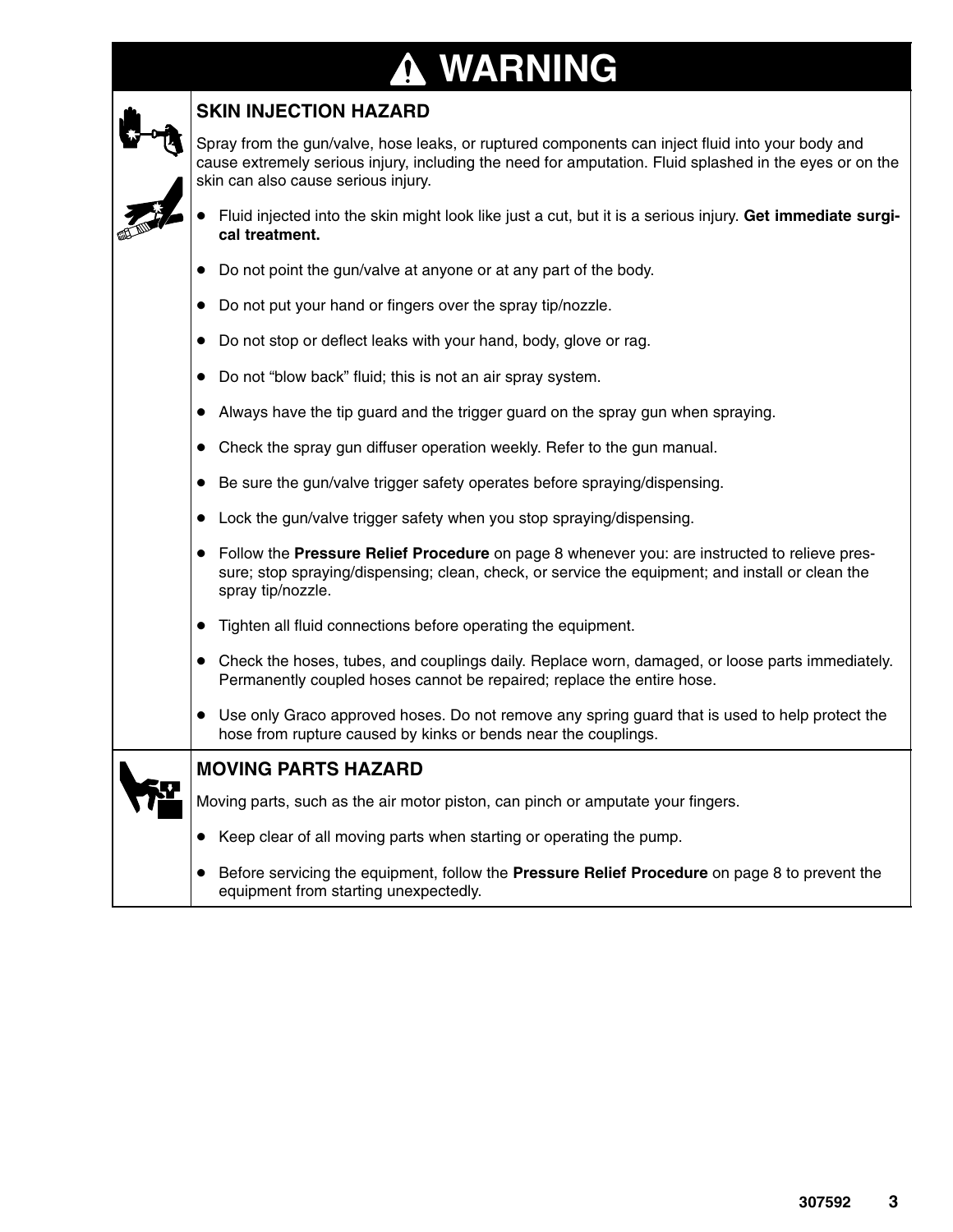### **WARNING ↑**



### **FIRE AND EXPLOSION HAZARD**

Improper grounding, poor ventilation, open flames or sparks can cause a hazardous condition and result in a fire or explosion and serious injury.

- Ground all equipment in the work area. Refer to **Grounding** on page 7.
- If there is any static sparking or you feel an electric shock while using this equipment, **stop spraying/dispensing immediately.** Do not use the equipment until you identify and correct the problem.
- Provide fresh air ventilation to avoid the buildup of flammable fumes from solvents or the fluid being sprayed/dispensed.
- Keep the spray/dispense area free of debris, including solvent, rags, and gasoline.
- Electrically disconnect all equipment in the spray/dispense area.
- Extinguish all open flames or pilot lights in the spray/dispense area.
- Do not smoke in the spray/dispense area.
- Do not turn on or off any light switch in the spray/dispense area while operating or if fumes are present.
- Do not operate a gasoline engine in the spray/dispense area.
- Keep a fire extinguisher in the work area.



### **TOXIC FLUID HAZARD**

Hazardous fluid or toxic fumes can cause serious injury or death if splashed in the eyes or on the skin, inhaled, or swallowed.

- Know the specific hazards of the fluid you are using.
- Store hazardous fluid in an approved container. Dispose of hazardous fluid according to all local, state and national guidelines.
- Always wear protective eyewear, gloves, clothing and respirator as recommended by the fluid and solvent manufacturer.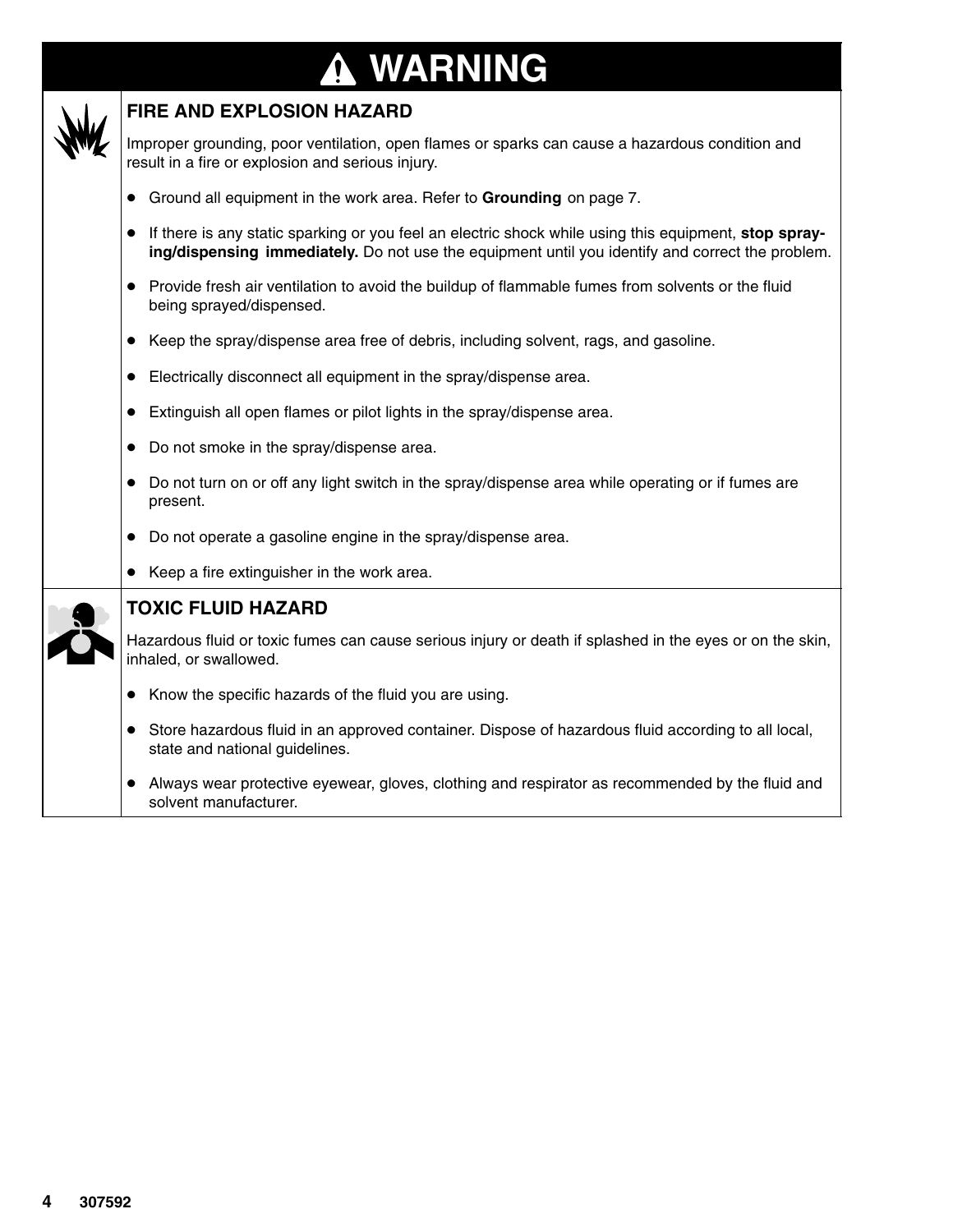# **Installation**

### **Air Motor Icing**

Moisture in the compressed air can collect in the air motor and freeze, causing the motor to stall. This is called icing. If icing occurs, shut off the air supply and allow the ice to thaw.

To minimize icing, reduce the moisture in your compressed air supply by using an air dryer or a filter which traps water.

Slope the main air line slightly downward so water will collect at the end of the line, where it can be drained. Additionally, plumb each drop line from the top of the main air line. Install an automatic drain or a drain valve at the bottom of each drop.

For additional help in designing your system, contact your Graco distributor.

### **Installation of Model 220571 for Noise Reduction**

For the recommended air supply system installation, see Instruction Manual 307375.

The following are additional recommendations for Maximum Noise Reduction:

#### **KEY**

- L Auxiliary Air Exhaust Port
- M 1" npt(m) Air Exhaust Hose
- N Exhaust Manifold
- P Motor Base<br>S Main Air Ink
- **Main Air Inlet**

1 Must slope downward from motor to exhaust manifold.



Exhaust manifold must be lower than base of motor.

 $\overline{11}$  M

Exhaust ports (R) are under the shield.

- 1. See Fig. 1. The air line should be connected to the air motor inlet (S) with an electrically conductive flexible hose. Also, use flexible fluid outlet and suction hoses. Where possible, avoid using solid plumbing, which carries noise vibrations.
- 2. Mount the air motor on resilient rubber pads, rather than sheet metal.
- 3. Determine minimum air inlet pressure and pump cycle rate to achieve desired spray/dispensing results or minimum fluid pressure and flow. This will result in less system wear and less overall noise.

### **Auxiliary Air Exhaust (Model 220571)**

An auxiliary air exhaust line may be connected to Model 220571, for use in a header system. Remove the pipe plug (22, see the parts drawing) from the 1" npt(f) auxiliary air exhaust port (L) at the top of the motor. Connect a 1" npt(m) exhaust hose (M) to this port. The exhaust hose **must** slope downward, and the exhaust manifold (N) connection **must** be lower than the base of the motor (P), to prevent moisture from accumulating in the line and draining back into the motor. See Fig. 1.

Plug the two air exhaust ports (R) in the air manifold with 1/2 npt pipe plugs (100 737).

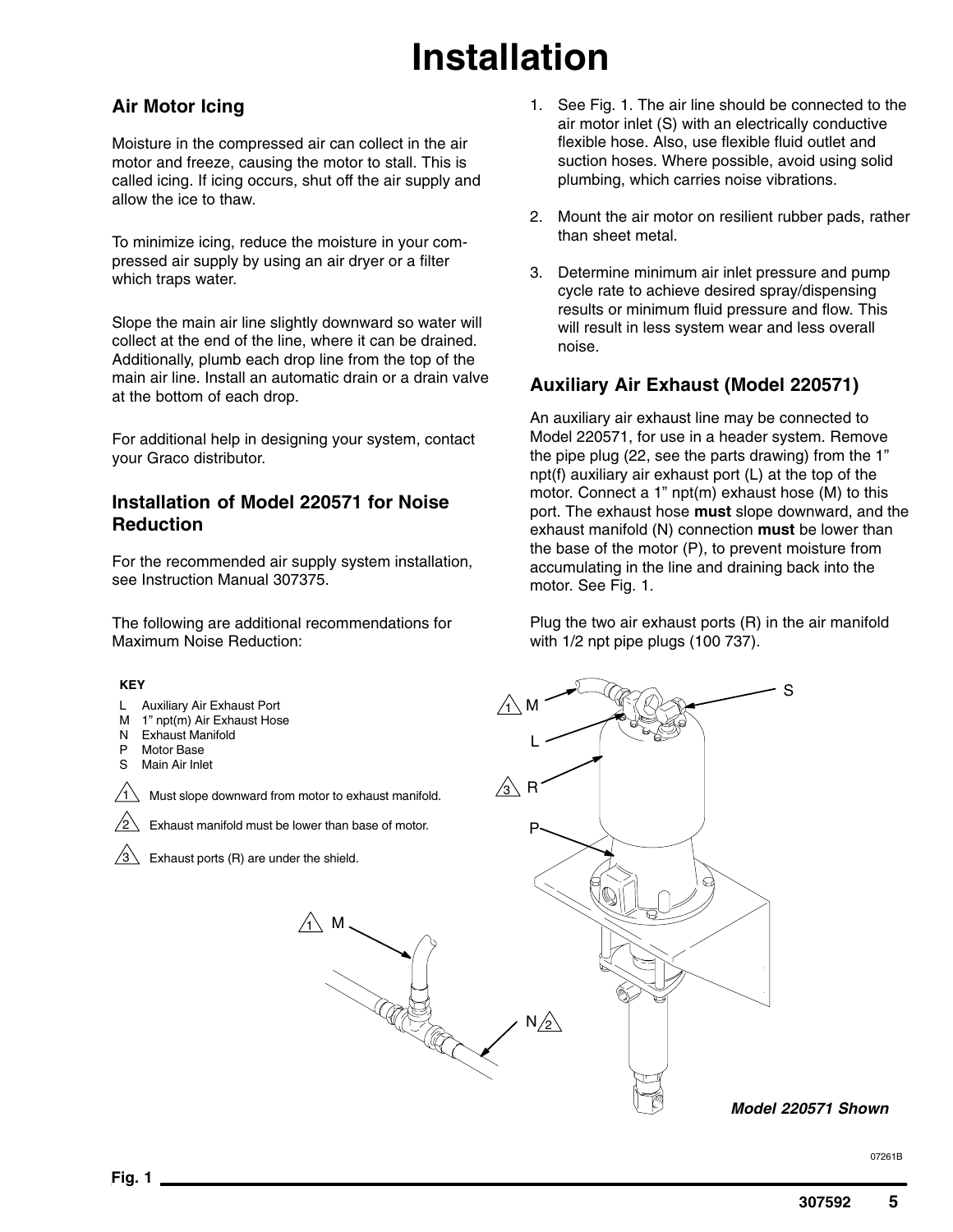| <b>Notes</b> |
|--------------|
|              |
|              |
|              |
|              |
|              |
|              |
|              |
|              |
|              |
|              |
|              |
|              |
|              |
|              |
|              |
|              |
|              |
|              |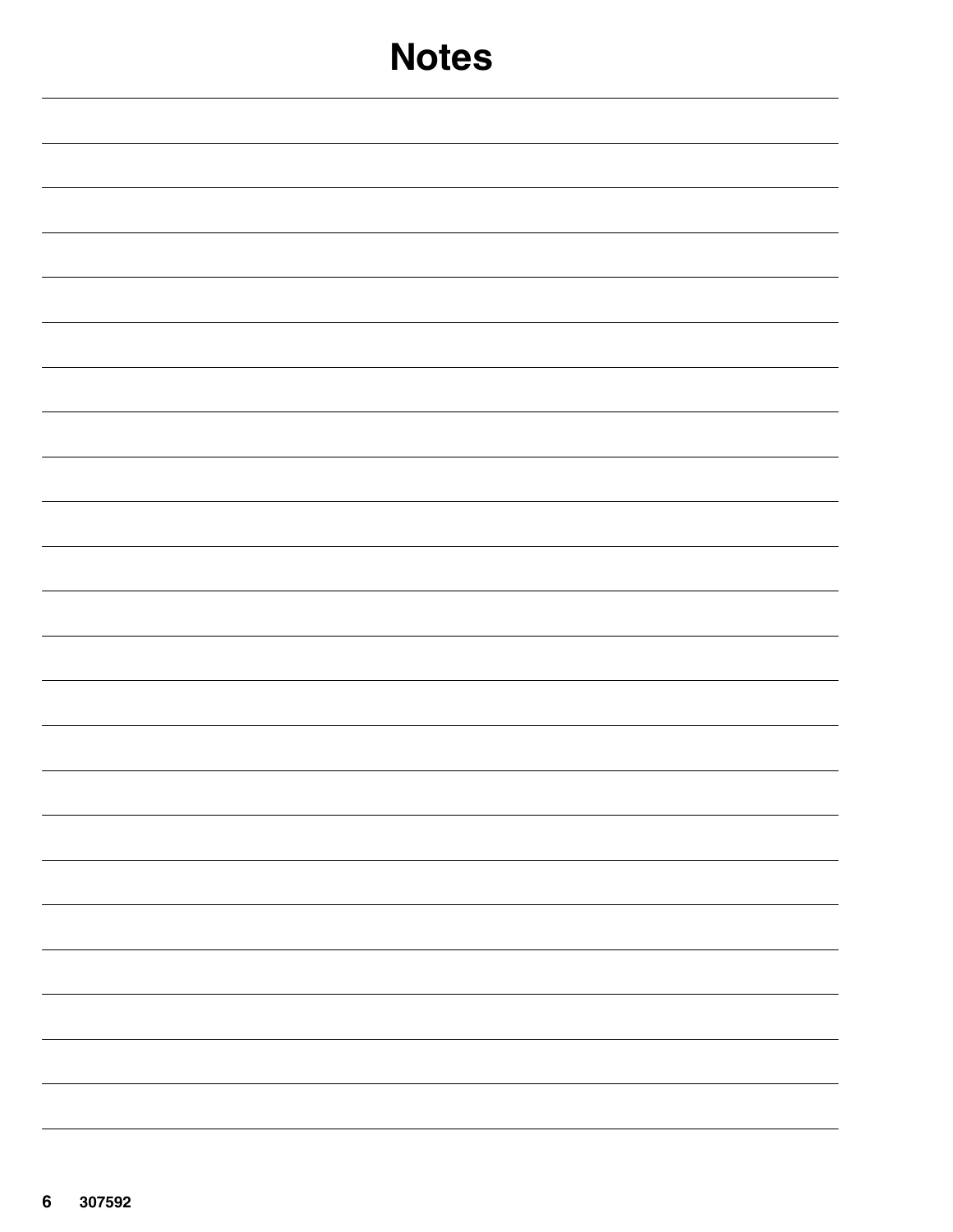# **Installation**

### **Grounding**

## **WARNING**



**FIRE AND EXPLOSION HAZARD** Before operating the pump, ground the system as explained below. Also read the section **FIRE AND EXPLOSION HAZARD** on page 4.

- 1. *Pump:* use a ground wire and clamp as shown in Fig. 2. Loosen the grounding lug locknut (W) and washer  $(X)$ . Insert one end of a 12 ga  $(1.5 \text{ mm}^2)$ minimum ground wire  $(Y)$  into the slot in lug  $(Z)$ and tighten the locknut securely. Connect the other end of the wire to a true earth ground. Order part number 237569 Grounding Clamp and Wire.
- 2. *Air and fluid hoses:* use only electrically conductive hoses.
- 3. *Air compressor:* follow manufacturer's recommendations.
- 4. *Spray gun or dispensing valve:* grounding is obtained through connection to a properly grounded fluid hose and pump.
- 5. *Object being sprayed:* according to your local code.
- 6. *Fluid supply container:* according to your local code.
- 7. *Solvent pails used when flushing:* follow your local code. Use only metal pails, which are conductive, placed on a grounded surface. Do not place the pail on a nonconductive surface, such as paper or cardboard, which interrupts the grounding continuity.
- 8. *To maintain grounding continuity when flushing or relieving pressure*, hold a metal part of the spray gun/dispense valve firmly to the side of a grounded *metal* pail, then trigger the gun/valve.

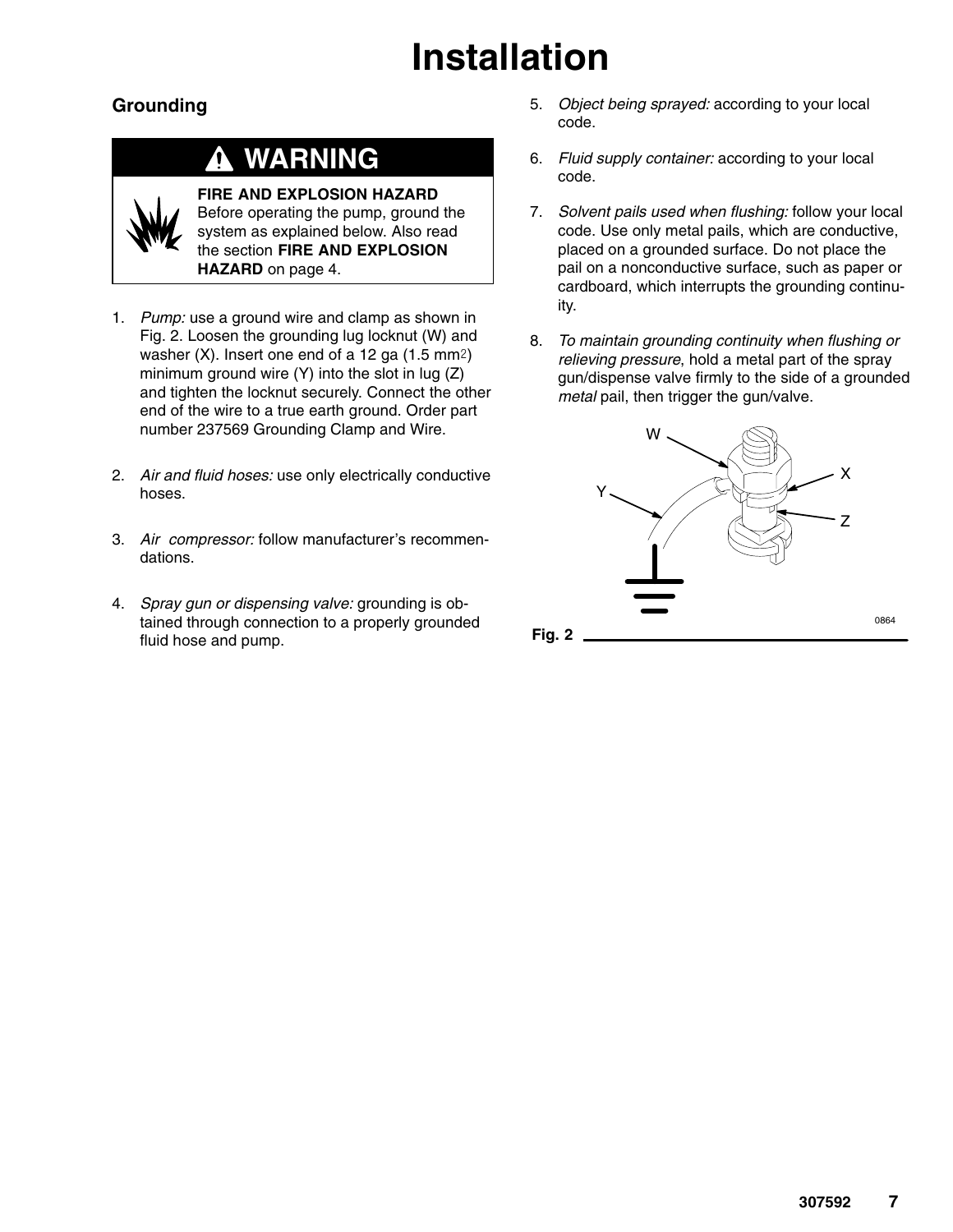# **Troubleshooting**

### **Models 217540, 249441, and 624250**

### **Pressure Relief Procedure**

### **WARNING**



### **SKIN INJECTION HAZARD**

To reduce the risk of serious injury, including fluid injection, splashing in the eyes or on the skin, or moving parts,

always follow the **Pressure Relief Procedure** whenever you:

- are instructed to relieve the pressure,
- shut off the pump,
- stop spraying/dispensing,
- check or service any of the system equipment,
- or install or clean the spray tip/nozzle.
- 1. Lock the gun/valve trigger safety.
- 2. Turn off the air to the motor.
- 3. Close the bleed-type master air valve (required in your system).
- 4. Unlock the gun/valve trigger safety. Hold a metal part of the gun/valve firmly to a grounded metal pail. Trigger the gun/valve to relieve pressure.
- 5. Lock the gun/valve trigger safety.
- 6. Open the fluid drain valve. Leave the fluid drain valve open until you are ready to spray/dispense again.

*If you suspect that the spray tip/nozzle or hose is completely clogged, or that pressure has not been fully relieved after following the steps above*, *very slowly* loosen the tip guard retaining nut or hose end coupling to relieve pressure gradually, then loosen completely. Now clear the tip/nozzle or hose obstruction.

### **If the Motor Stalls**

To restart a stalled motor, close the bleed-type master air valve to bleed off all trapped air pressure. Screw the lift ring (16) out of the detent housing (36) and use a screwdriver to push the valve housing (29) down. See Fig. 3.

### **Locating Air Leaks**

See Fig. 3. Shut off the air supply and disconnect the hose. Screw the inlet union (49) out of the air manifold (43). Remove the eight screws (6), the shield (35), and the grommet (42), then screw the inlet union back into the manifold. Connect the air hose and turn on the air. Stall the pump on both the up and down stroke as indicated in the **Check Chart** and adjust the air regulator to 10–15 psi (.07–0.1 MPa, 0.7–1 bar). Then use the checking methods listed in the **Check Chart** to find where air is leaking.

### **WARNING**



**MOVING PARTS HAZARD** Keep fingers out of detent housing (36) to reduce the risk of pinching or amputating them.

### **Check Chart (See Fig. 3)**

| <b>Stroke</b><br><b>Position</b> | Fig.<br>Ref.<br><b>Points</b> | <b>Checking</b><br><b>Method</b>                 | <b>Cause of Leakage</b>                                   |
|----------------------------------|-------------------------------|--------------------------------------------------|-----------------------------------------------------------|
| UP<br>stroke                     | A                             | By feel                                          | Blown air manifold<br>gaskets (40)                        |
| only (air<br>valve<br>housing    | B                             | By feel                                          | Blown air cylinder<br>gasket (17)                         |
| down)                            | C                             | Squirt oil around<br>wiper seal (23)             | Worn shaft packing<br>(20)                                |
| <b>DOWN</b><br>stroke            | D                             | By feel                                          | Blown air manifold<br>gaskets (40)                        |
| only (air<br>valve<br>housing    | F                             | Squirt oil around<br>bearing (47)                | Worn trip rod pack-<br>ing (19)                           |
| up)                              | F                             | Squirt oil around<br>bearing (47)                | Damaged trip rod<br>bearing gasket (14)                   |
| <b>BOTH</b>                      | G                             | Squirt oil around<br>air director<br>valves (39) | Worn air director<br>valves (39) or their<br>o-rings (15) |
|                                  | н                             | Hold paper strip<br>over exhaust<br>holes        | Worn air piston<br>o-ring (27)                            |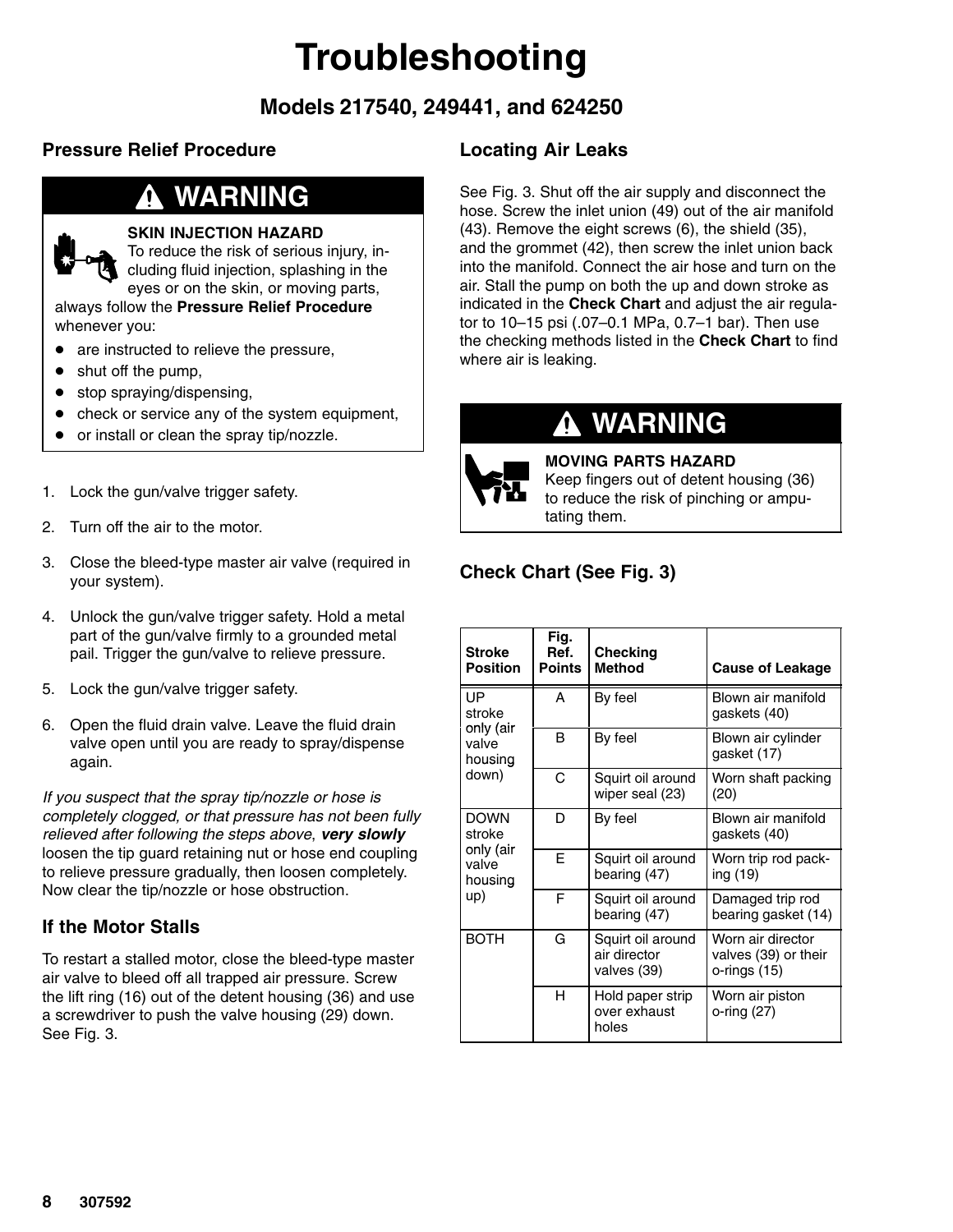# **Troubleshooting**

**Models 217540, 249441, and 624250**

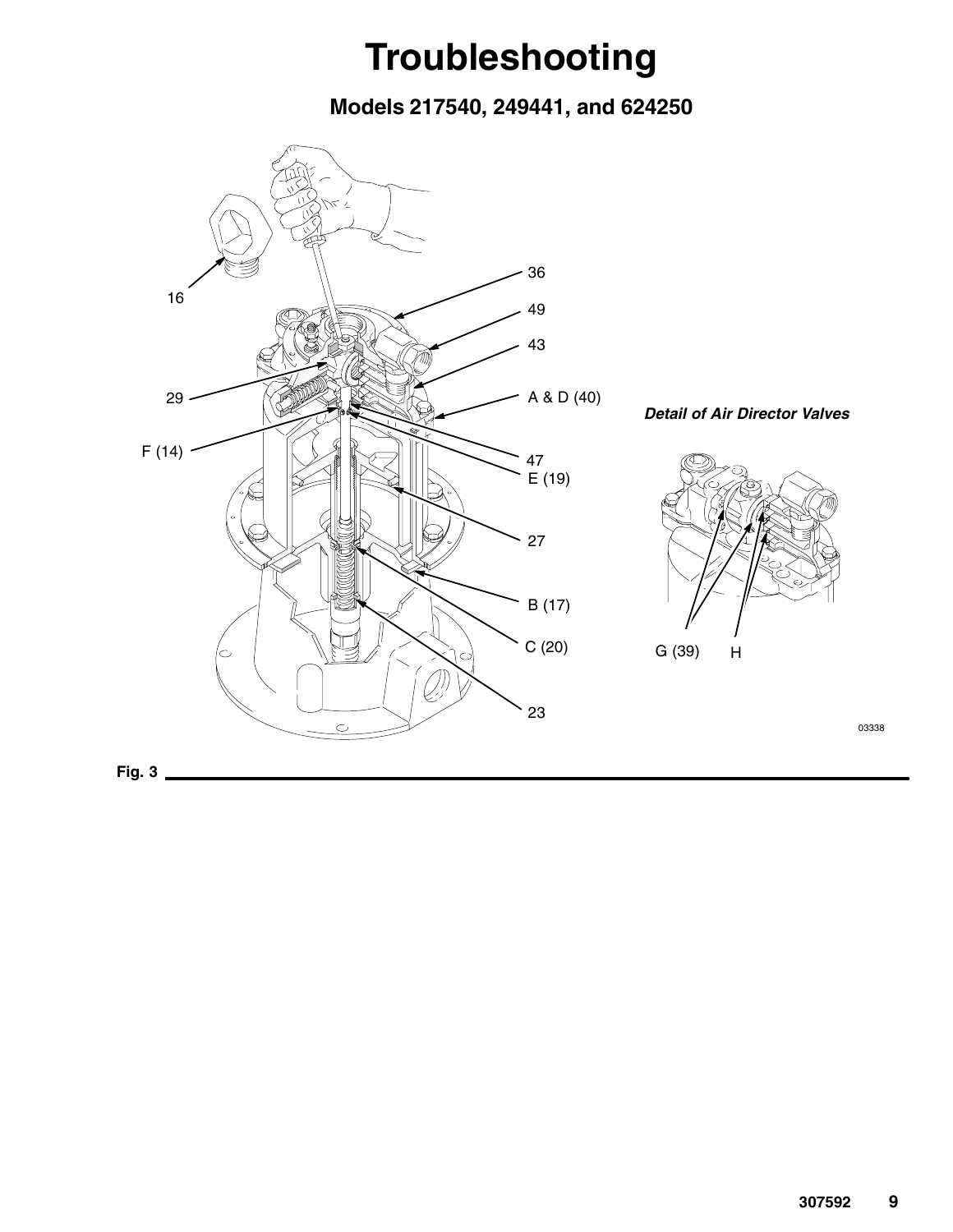### **Models 217540, 249441, and 624250**

### **WARNING**



To avoid serious injury and equipment damage, do not lift the equipment by the air motor lift ring if the total weight of the equipment exceeds 550 lb (250 kg). The lift ring cannot support that weight.

**NOTE:** Repair kit 218122 is available. Reference numbers of parts included in the kit are marked with an asterisk, i.e., (15\*). See page 31. For the best results, use all the new parts in the kit, even if the old ones still look good.

**NOTE:** Inspect all parts as they are disassembled and replace any worn or damaged parts.

### **Disassembly**

### **WARNING**

To reduce the risk of serious injury whenever you are instructed to relieve pressure, always follow the **Pressure Relief Procedure** on page 8.

- 1. Relieve the pressure.
- 2. Disconnect the displacement pump. Disconnect the ground wire. Set the motor upright on a workbench.

**NOTE:** Refer to Fig. 4 for steps 3 to 5.

- 3. Remove the air inlet fitting (49). Remove the screws (6) and lift off the air motor shield (35). Remove the grommet (42).
- 4. Unscrew the spring retainers (31) and remove the spring (33), guide (32), and plunger (28) from each side of the detent housing (36).
- 5. Remove the four screws (9) and lockwashers (3) from the detent housing (36). Carefully lift the housing so the rollers (10) and axles (11) do not fall out. Remove the rollers, axles, washer (25), and rubber pad (26).



**Fig. 4**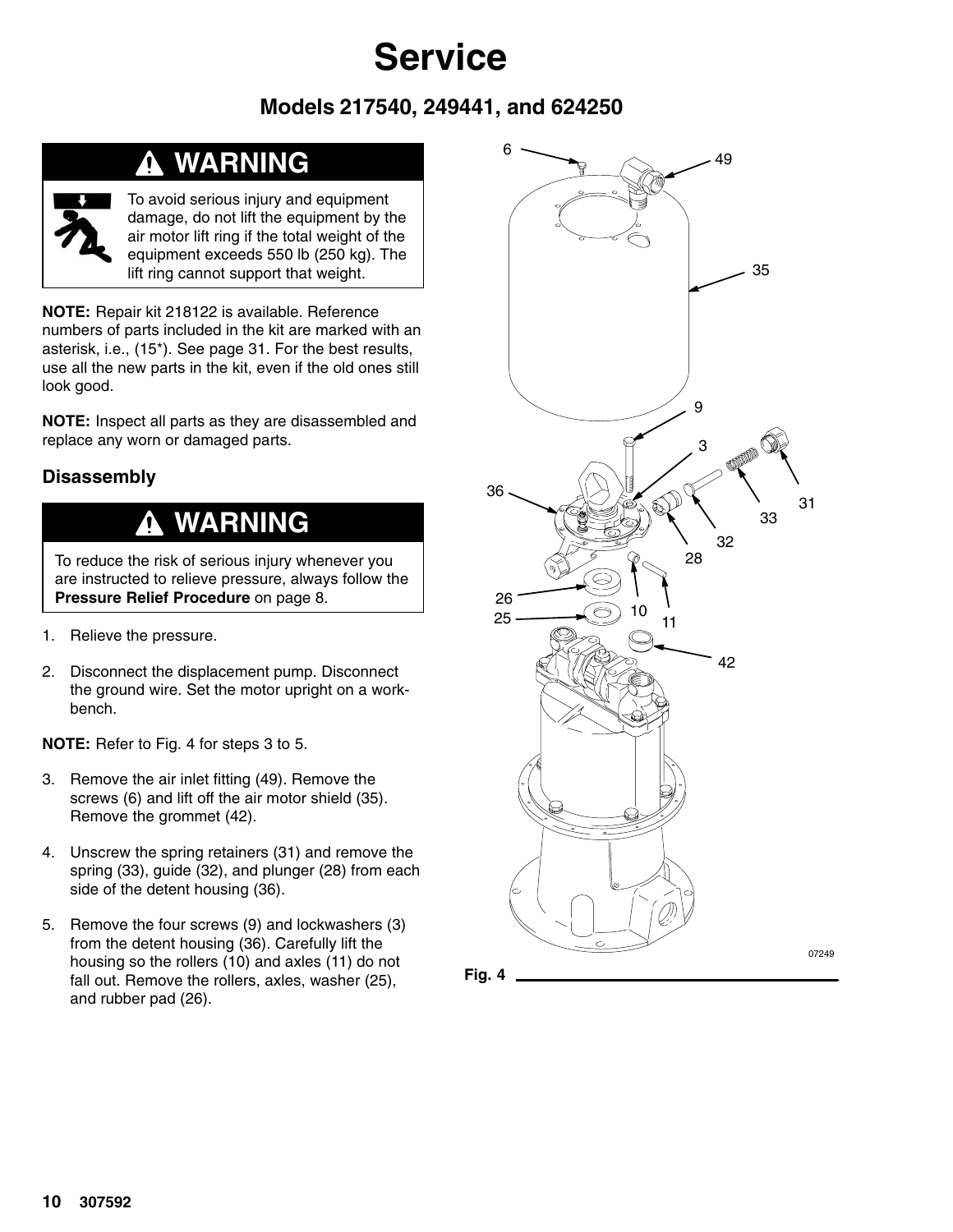### **Models 217540, 249441, and 624250**

**NOTE:** Refer to Fig. 5 for steps 6 to 9.

6. **To prevent the spring-loaded director valves (39) from popping out of the air valve housing (29),** hold them in with your fingers. Lift the air valve housing and rotate it  $90^\circ$ , so it rests on the manifolds (43). Remove your fingers slowly, allowing the valve springs to release gently. Remove and inspect the director valves (39), o-rings (15), and springs (24).

## **A CAUTION**

Be careful not to damage the surface of the trip rod (50), which would restrict its free movement. Special padded pliers, Part No. 207579, are available.

- 7. Pull the trip rod (50) up and grasp it with the padded locking pliers (order Part No. 207579) below the hub (34). Hold the flats of the hub with a wrench, screw off the trip rod nut (30), and remove the air valve housing (29). Remove the lockwasher (5) and screw off the hub. Now release the pliers.
- 8. Remove the two screws (4) and lockwashers (5) from each air manifold (43). Remove the manifolds and gaskets (40) from the cylinder (46).

## **WARNING**

The openings in the valve plates (38) are very sharp. Be careful not to cut yourself.

9. Remove and check the valve plates (38) for wear or damage, handling them carefully. Clean the plates and mating surfaces of the manifolds (43).

**NOTE:** If you replace the valve plates, also replace the seals (41).

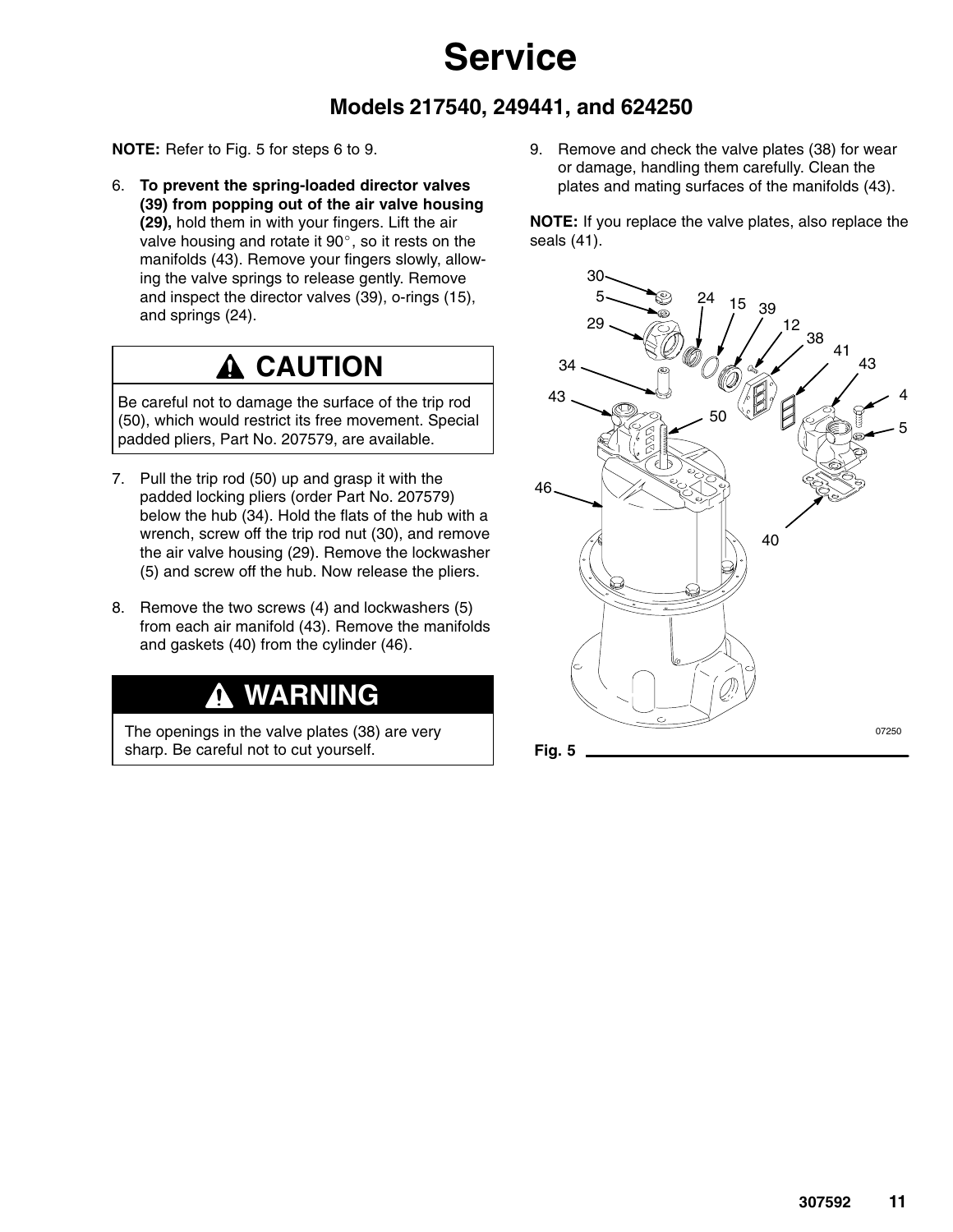### **Models 217540, 249441, and 624250**

**NOTE:** Refer to Fig. 6 for steps 10 to 17.

- 10. Remove the washer (25) and rubber pad (26) from the cylinder (46).
- 11. Remove the trip rod bearing (47), using a 1 in. deep-well socket wrench. Remove the gasket (14), v-block packing (19), and backup washer (18) from the bearing.

### **A CAUTION**

Be careful not to tilt the cylinder when removing it from the piston to avoid damaging the smooth inner surface of the cylinder.

- 12. Remove the screws (7) and lockwashers (5) and carefully pull the cylinder (46) straight up off the piston (2).
- 13. Pull the piston (2) and trip rod (50) up out of the base (48). Remove the o-ring (27) from the piston.

**NOTE:** The connecting rod stud (37) is fastened to the piston shaft (2) with anaerobic sealant, and may be difficult to remove.

## **A CAUTION**

Be careful not to damage the polished surface of the piston shaft.

14. Lock the hex of the piston shaft (2) in a vise and unscrew the connecting rod stud (37) from the piston shaft.

## **A CAUTION**

Handle the trip rod assembly (50) carefully. Nicks and scratches cause premature spring failure.

**NOTE:** A damaged trip rod cannot be repaired; use a new one.

15. Remove the trip rod (50) from the piston (2).

**NOTE:** Check that the clearance between the inside shoulders of the trip rod spring guides is exactly 5.5 in. (139.7 mm). If the clearance is different, replace the trip rod; do not attempt to adjust it.

- 16. Remove the v-block packing (20), backup washer (21), and gasket (17) from the base (48).
- 17. Turn the base over and remove the wiper seal (23). Inspect the bearing (53) in place. Remove only if damaged.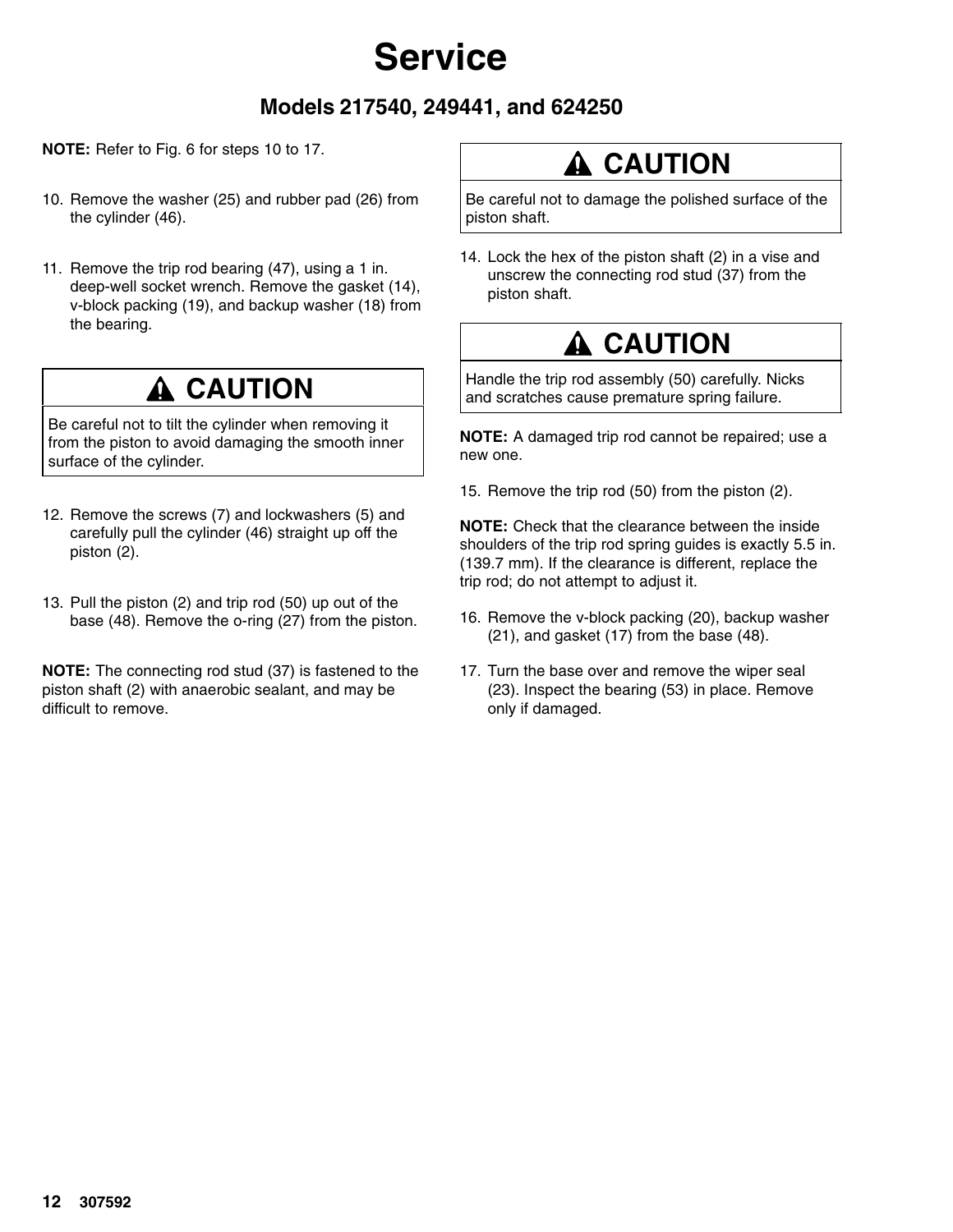### **Models 217540, 249441, and 624250**



*Detail of Base*



*Detail of Piston*





Clearance between the inside shoulders must be exactly 5.5 in. (139.7 mm).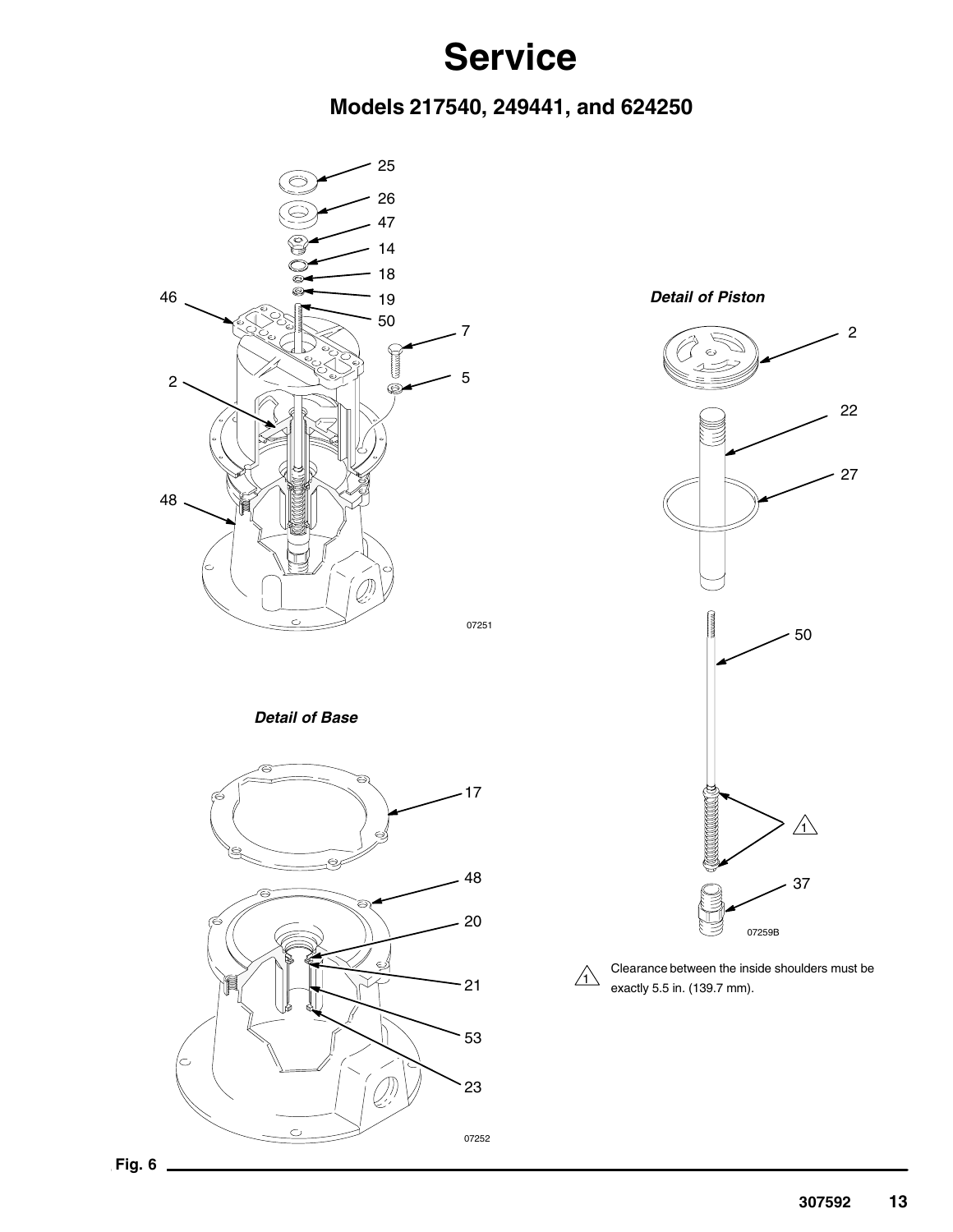### **Models 217540, 249441, and 624250**

### **Reassembly**

1. Clean all parts thoroughly and inspect for wear or damage. Replace parts as necessary.

**NOTE:** Refer to Fig. 7 for steps 2 to 5.

- 2. Turn the base (48) upside down. If the bearing (53) was removed, press-fit the new bearing so its top edge is flush with the shoulder (S) of the packing cavity. After installation, measure the inner diameter of the bearing. It must be uniformly 1.375 in. (35 mm) to ensure that the piston shaft does not bind. If incorrect, size the bearing while in place; this can be done with a 1.375 in. diameter steel ball.
- 3. Grease the wiper seal (23\*) and press-fit in the base (48).
- 4. Turn the base upright. Install the backup washer (21\*) in the base (48). Grease the v-block packing (20\*) and install it in the base so the lips face up.
- 5. Place the gasket (17\*) on the base (48) so one of its notches (K) aligns with the optional fluid outlet (L).

17\* ⇨ K 4 48 6 20 $^{\ast}\!/\!\!\mathrm{s}$ S21\* 53  $\Delta$ ⊂. 23\*<u>/2</u>  $\mathbb{A}$ L

07252

 $\overline{11}$  Inner diameter of the bearing must be uniformly 1.375 in. (35 mm).

 $/_{2} \backslash$ Grease.

4

 $\sqrt{3}$ Lips of packing must face up.

Align notch (K) in gasket (17) with the optional fluid outlet (L) in the base (48).

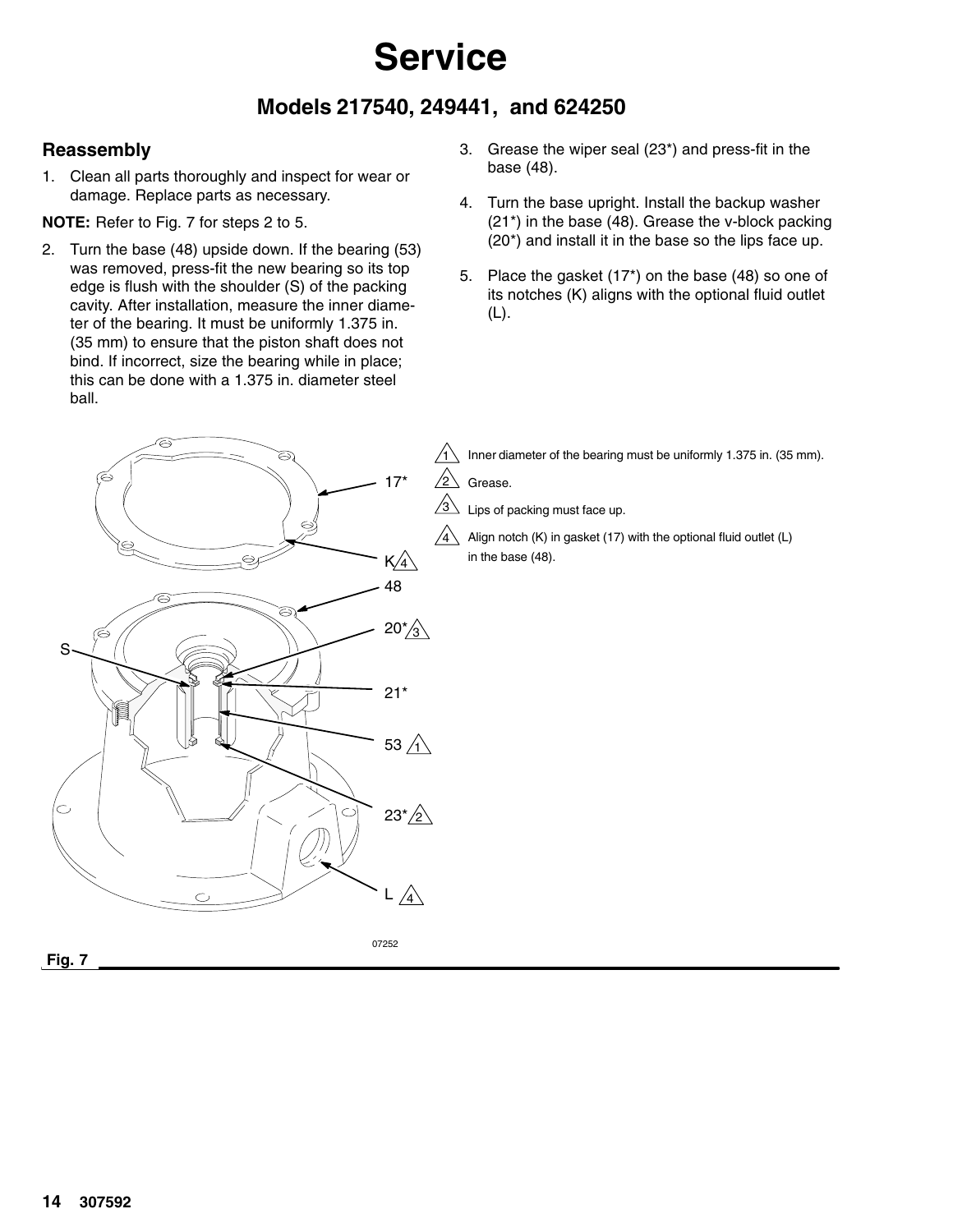### **Models 217540, 249441, and 624250**

#### **NOTE:** Refer to Fig. 8 for steps 6 to 10.

- 6. Grease the trip rod (50) with light, water-proof grease and slide it into the piston (2) shaft. Clean the threads of the piston and the connecting rod stud (37). Apply Loctite® 242 or the equivalent to both. Screw the stud into the piston and torque to 148-162 ft-lb (200-220 N•m).
- 7. Place the cylinder (46) upside down on the base (48). Grease the piston (2), o-ring (27\*), and inside of the cylinder. Place the o-ring around the piston; the o-ring is larger than the piston groove. Install the piston in the cylinder so the excess of the o-ring fits into one of the air channels (M) of the cylinder. Use your fingers to push the o-ring out of the channel and seat it in the piston groove. Very carefully lower the piston into the cylinder.
- 8. Regrease the inside of the cylinder (46). Carefully turn the piston assembly and cylinder over and guide it into the base (48). Align one of the cylinder's air channels (M) with the notch (K) in the gasket (17) and with the optional fluid outlet (L) of the base. Install the lockwashers (5) and screws  $(7)$  and torque to 9–15 ft-lb  $(11–20 \text{ N} \cdot \text{m})$ .
- 9. Install the backup washer (18\*) and v-block packing (19\*) in the bearing (47) so the lips of the packing face *out of* the bearing. Install the gasket (14\*) on the bearing. Grease the trip rod (50) and thread the bearing onto the trip rod and into the cylinder (46). Use a 1 in. deep-well socket wrench to tighten the bearing to  $14-18$  ft-lb (19-24 N $\bullet$ m).
- 10. Install the rubber pad (26) and washer (25) in the cylinder (46).

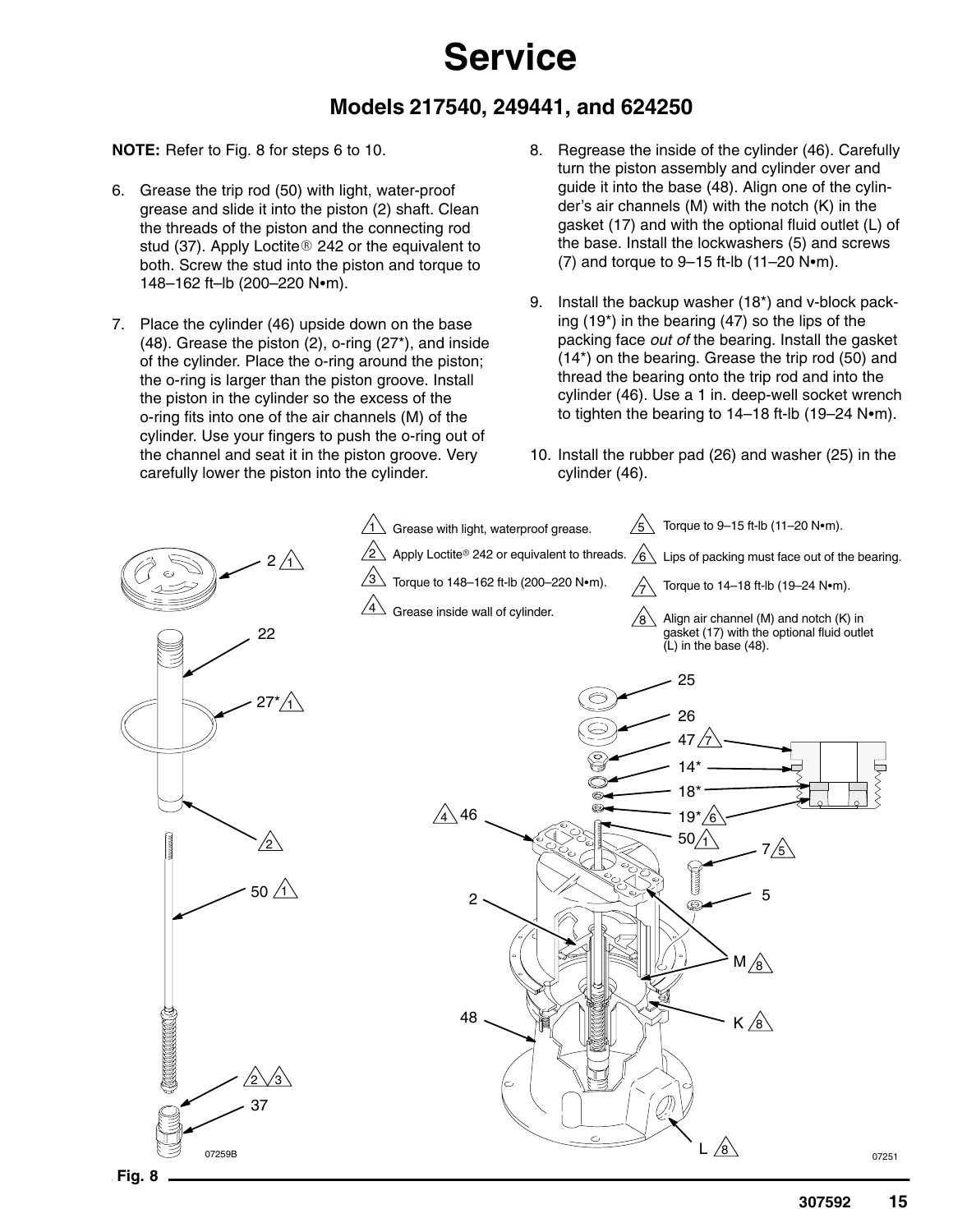### **Models 217540, 249441, and 624250**

- 11. See Fig. 9. Make sure the seals (41) are in place on the valve plates (38). Attach the plates to the manifolds with the screws (12).
- 12. Place the air valve alignment tool (N, order Part No. 168513) on the trip rod (50). Place the gaskets (40\*) on the cylinder (46) so the wide end of the slot aligns with the air channel (M). Install the manifolds (43). The air inlet manifold (the one with the open port, P) must align with the optional fluid outlet in the base (L, Fig. 8). Install the screws (4) and washers (5). Remove the tool.

**NOTE:** The air valve alignment tool (N) ensures proper clearance and alignment for the manifolds.

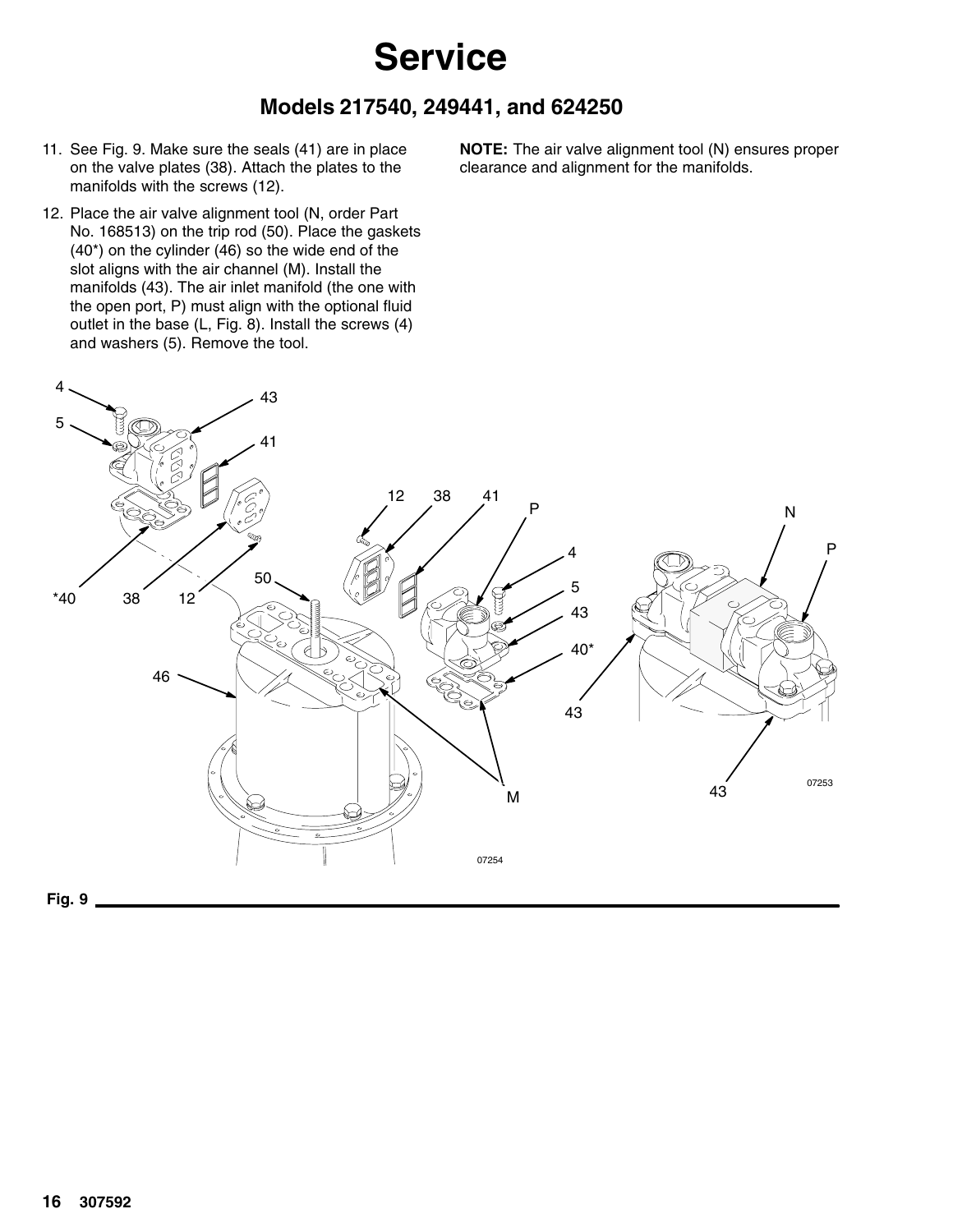### **Models 217540, 249441, and 624250**

#### **NOTE:** Refer to Fig. 10 for steps 13 to 15.

- 13. Thread the hub (34) onto the trip rod (50). Lift the rod and grasp it with the padded locking pliers. Screw the hub down as far as possible by hand.
- 14. Install the air valve housing (29), lockwasher (5), and trip rod nut (30) so the nut is flush with the top of the trip rod (50). Tighten the nut 11/2 turns more, so there is 0.031 in. (0.8 mm) clearance between the top of the rod and the top of the nut. Hold the flats of the trip rod nut with a wrench. With another wrench, tighten the hub (34) to 21–25 ft-lb (28-35 N $\cdot$ m). Turn the valve housing so it rests on the manifolds, then release the pliers.

30

15. Install an o-ring (15\*) on each director valve (39). Grease the director valves and springs (24) and place them in each side of the air valve housing (29). Hold the parts in the housing and carefully rotate the housing  $90^\circ$  until it slides down between the manifolds (43). **Be very careful not to damage the air director valves (39).**

Make top of nut flush with top of trip rod, then tighten  $1-1/2$  turns more. Top of nut (30) must be 0.031" (0.8 mm) from end of rod (50).



Torque to  $21-25$  ft-lb (28-35 N $\cdot$ m)

3 Grease



**Fig. 10**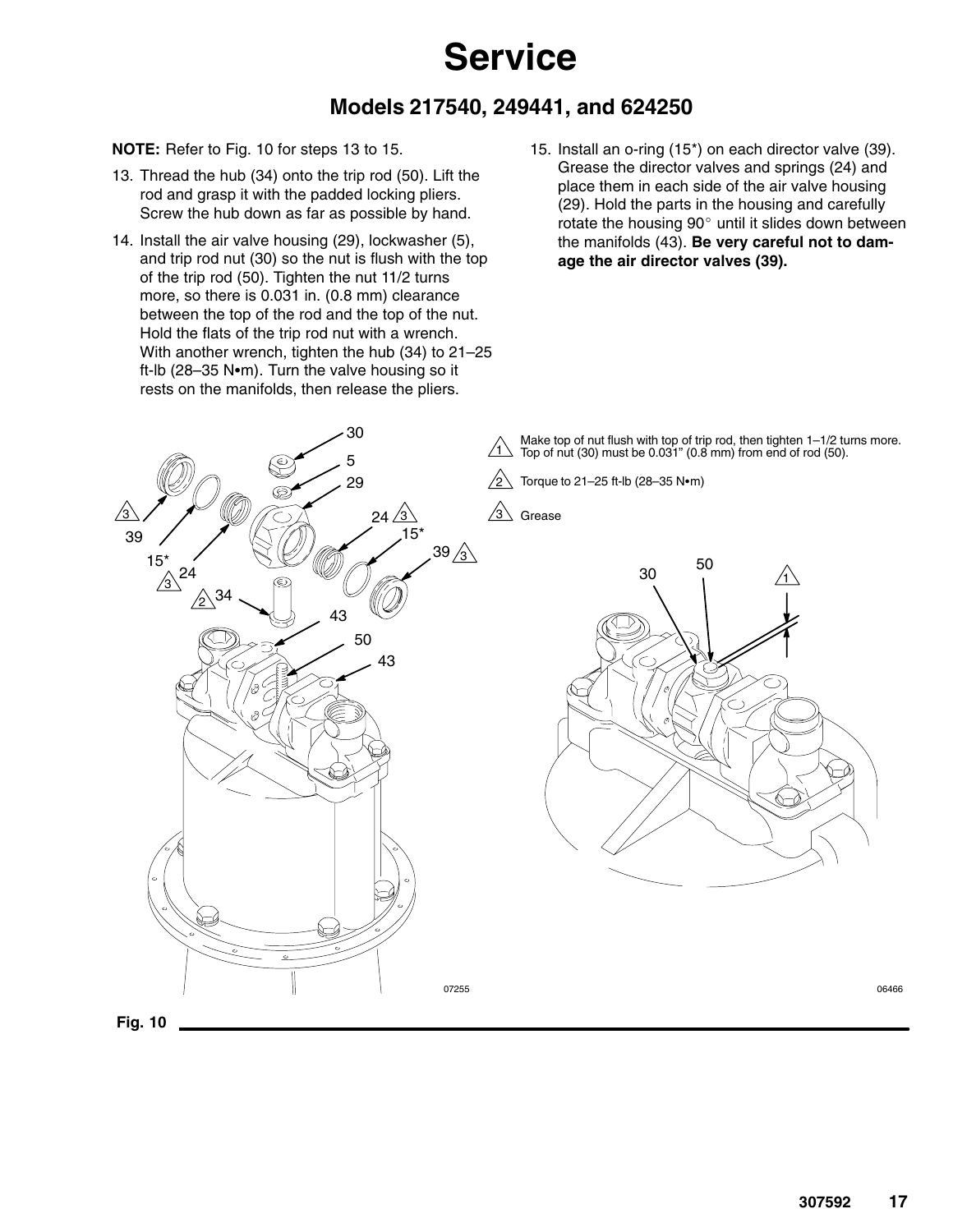### **Models 217540, 249441, and 624250**

**NOTE:** Refer to Fig. 11 for steps 16 to 20.

- 16. Install the rubber pad (26) and washer (25) in the bottom of the detent housing (36). Grease the plunger (28), assemble the axles (11) and rollers (10) and grease them, and install these parts in the detent housing.
- 17. Position the detent housing (36) on the manifolds (43), and install the washers (3) and screws (9). Tighten securely.
- 18. Grease the guides (32) and install with the springs (33) into each side of the detent housing (36). Screw the retainers (31) into both sides of the housing; they should readily screw all the way into the housing by hand. If they do not, the detents are not assembled correctly; inspect, and correct any misalignment. Now firmly tighten the retainers (31).

### **WARNING**

**MOVING PARTS HAZARD** Do not operate without the air motor shield in place. Pinching or amputation of fingers or hands may occur. See **MOVING PARTS HAZARD** on page 3.

- 19. Install the grommet (42), air motor shield (35), and the air inlet fitting (49). Install the screws (6). Reconnect the ground wire.
- 20. Before connecting the displacement pump, connect an air hose to the motor and run it slowly to check for smooth operation.



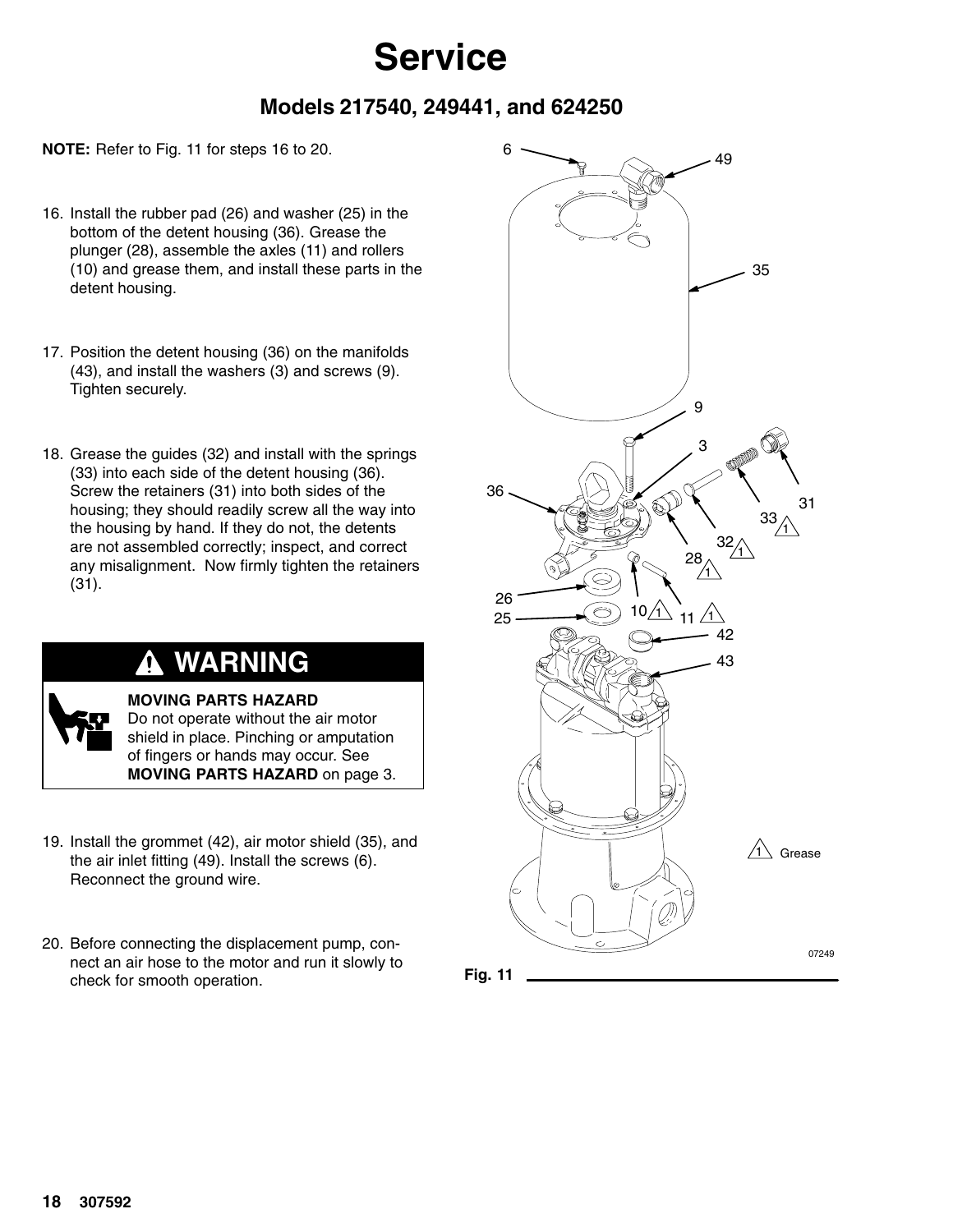|  | - |
|--|---|
|  |   |
|  |   |
|  |   |
|  |   |
|  |   |
|  |   |
|  |   |
|  |   |
|  |   |
|  |   |
|  |   |
|  |   |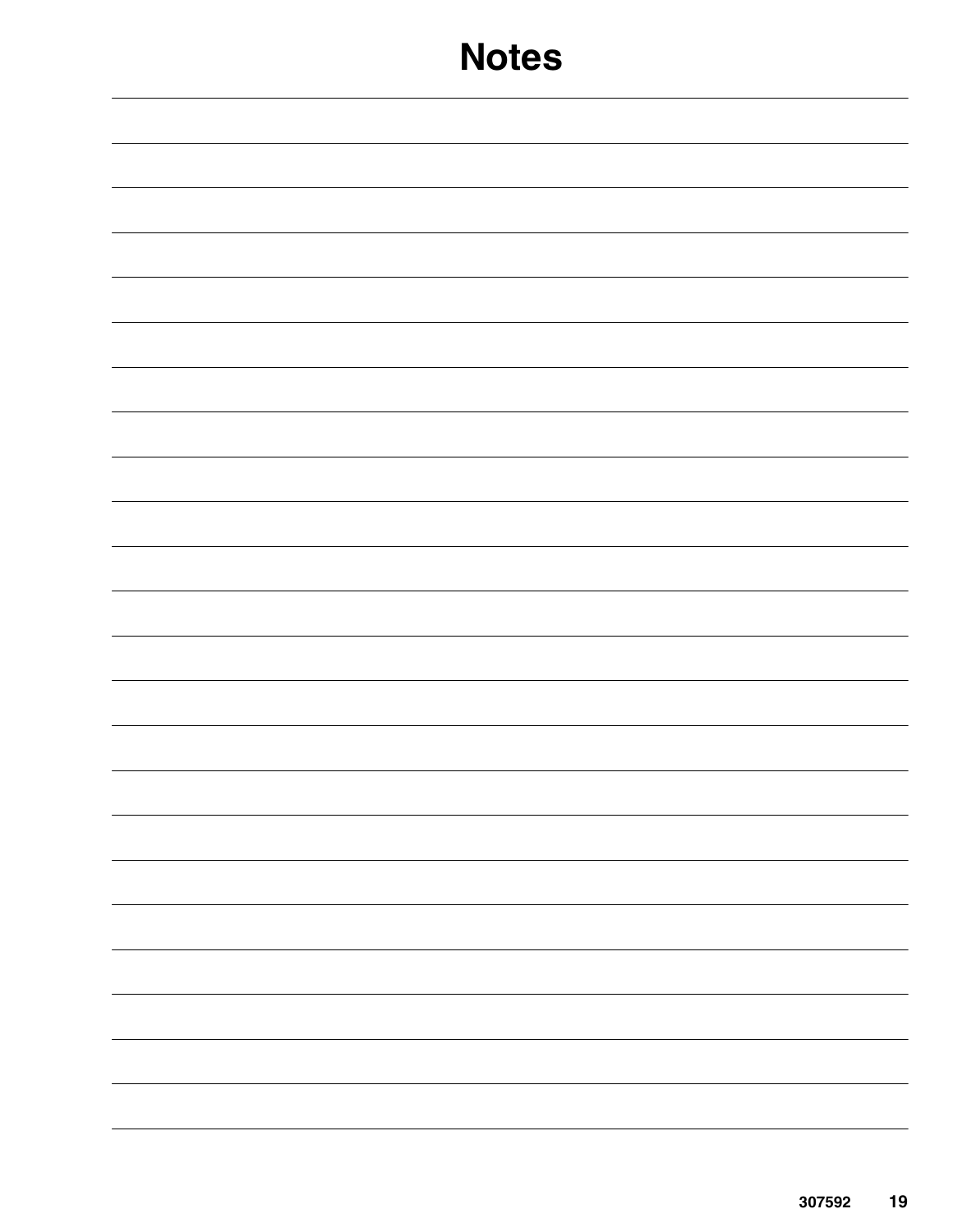# **Troubleshooting**

### **Model 220571**

### **Pressure Relief Procedure**

### **WARNING**

#### **SKIN INJECTION HAZARD**

To reduce the risk of serious injury, including fluid injection, splashing in the eyes or on the skin, or moving parts,

always follow the **Pressure Relief Procedure** whenever you:

- are instructed to relieve the pressure,
- shut off the pump,
- stop spraying/dispensing,
- check or service any of the system equipment,
- or install or clean the spray tip/nozzle.
- 1. Lock the gun/valve trigger safety.
- 2. Turn off the air to the motor.
- 3. Close the bleed-type master air valve (required in your system).
- 4. Unlock the gun/valve trigger safety. Hold a metal part of the gun/valve firmly to a grounded metal pail. Trigger the gun/valve to relieve pressure.
- 5. Lock the gun/valve trigger safety.
- 6. Open the fluid drain valve. Leave the fluid drain valve open until you are ready to spray/dispense again.

*If you suspect that the spray tip/nozzle or hose is completely clogged, or that pressure has not been fully relieved after following the steps above*, *very slowly* loosen the tip guard retaining nut or hose end coupling to relieve pressure gradually, then loosen completely. Now clear the tip/nozzle or hose obstruction.

### **If the Motor Stalls**

To restart a stalled motor, shut off the air supply. Screw the lift ring (28) out of the manifold housing (35) and use a screwdriver to push the valve housing (5) down. See Fig. 12.

### **Locating Air Leaks**

Shut off the air supply and disconnect the hose. Screw the inlet union (38) out of the air manifold cap (35). Remove the shield (34). Reinstall the shield screws (26) and lockwashers (25) and then screw the inlet union back into the manifold cap. See Fig. 12. Connect the air hose and turn on the air. Stall the pump on both the up and down stroke as indicated in the **Check Chart** and adjust the air regulator to just 10–15 psi (.07–0.1 MPa, 0.7–1 bar). Then use the checking methods listed in the **Check Chart** to find where air is leaking.

### **WARNING**



**MOVING PARTS HAZARD** Keep fingers out of the manifold cap (35) and manifold (21) to reduce the risk of pinching or amputating them.

### **Check Chart (See Fig. 12)**

| <b>Stroke</b><br><b>Position</b> | Fig.<br>Ref.<br><b>Points</b> | <b>Checking</b><br><b>Method</b>              | <b>Cause of Leakage</b>                                                     |
|----------------------------------|-------------------------------|-----------------------------------------------|-----------------------------------------------------------------------------|
| UP<br>stroke<br>only             | F                             | Listen for air at<br>exhaust outlets          | Worn trip rod<br>bearing (43) or<br>piston o-ring (39)                      |
|                                  | B                             | Feel                                          | Blown air cylinder<br>gasket (40)                                           |
|                                  | C                             | Squirt oil around<br>wiper seal (57)          | Worn shaft seal<br>(63)                                                     |
| <b>BOTH</b>                      | D,F,G<br>or K                 | Feel                                          | Damaged air man-<br>ifold gasket<br>(36)(45)                                |
|                                  | E                             | Feel exhaust or<br>hear high<br>pitched sound | Worn air valves (3).<br>Replace or lap<br>faces with #500 grit<br>sandpaper |
|                                  | F                             | Feel or hear<br>high pitched<br>sound         | Worn piston o-ring<br>(39)                                                  |
|                                  | н                             | Squirt oil around<br>o-ring (15)              | Damaged retainer<br>o-ring (15)                                             |
|                                  | K                             | Feel                                          | Damaged o-ring<br>(29)                                                      |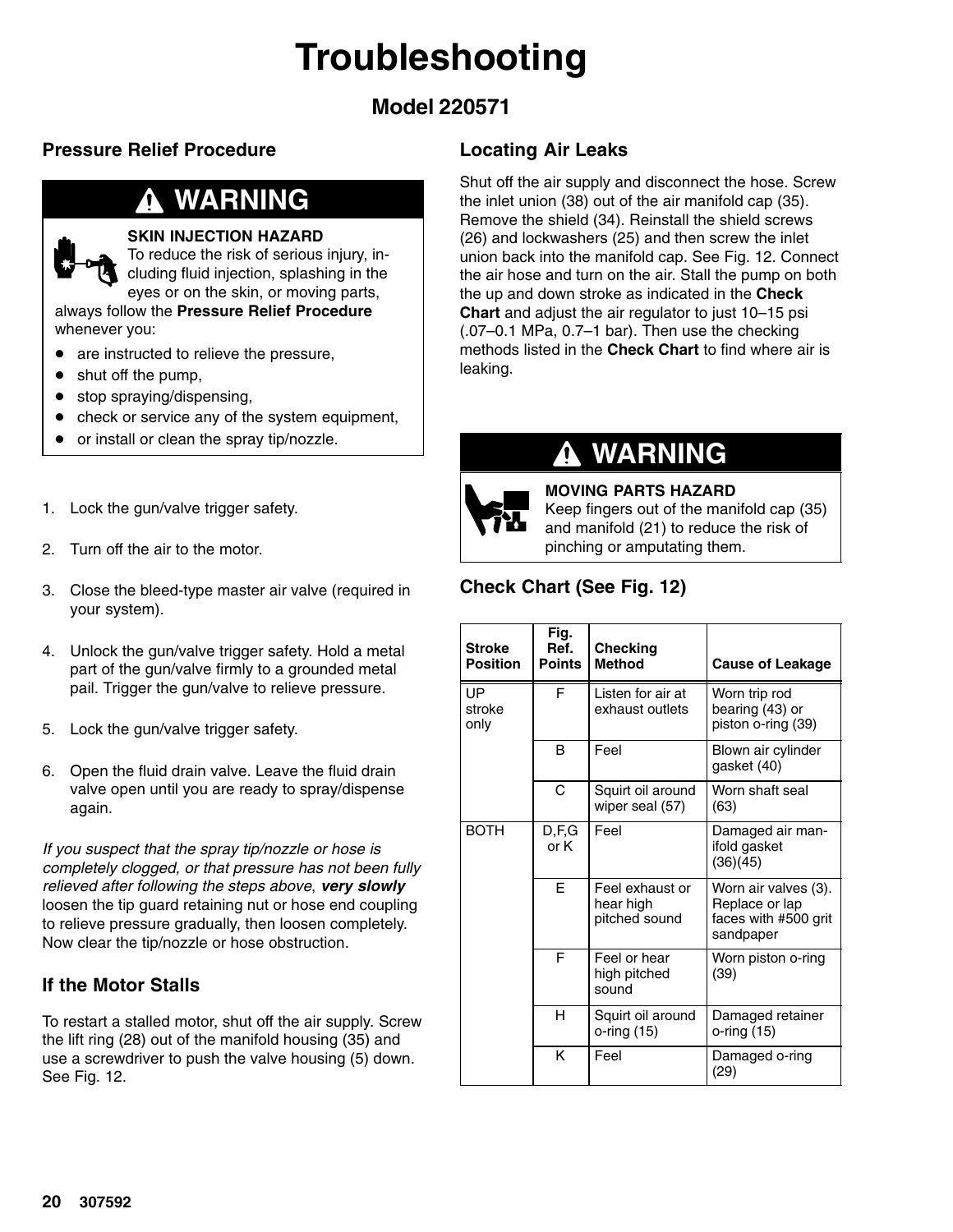# **Troubleshooting**

**Model 220571**



**Fig. 12**

04941B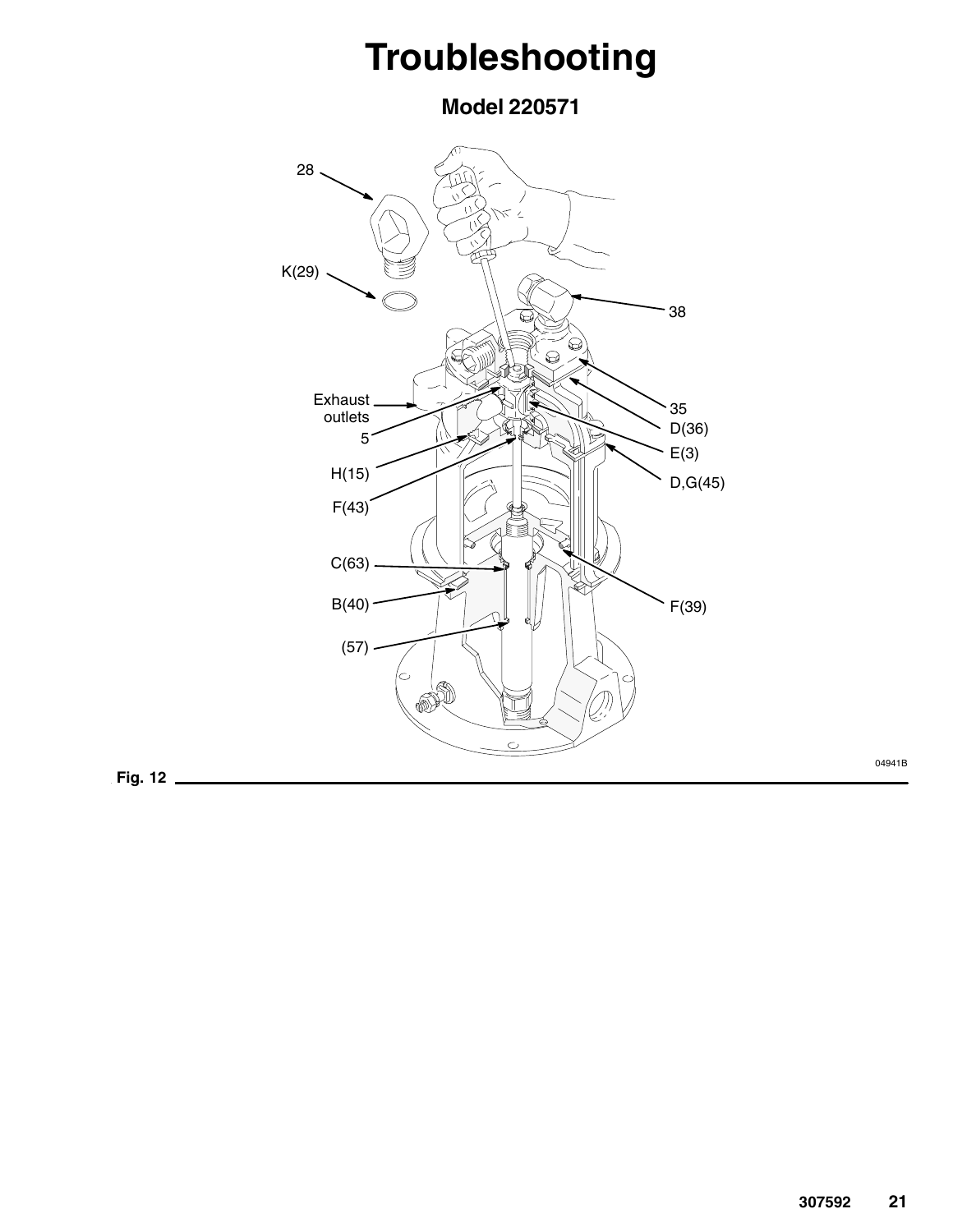**Model 220571**

### **WARNING**



To avoid serious injury and equipment damage, do not lift the equipment by the air motor lift ring if the total weight of the equipment exceeds 550 lb (250 kg). The lift ring cannot support that weight.

**NOTE:** Repair kit 220916 is available. Reference numbers of parts included in the kit are marked with an asterisk, i.e., (39\*). See page 33. For the best results, use all the new parts in the kit, even if the old ones still look good.

**NOTE:** Inspect all parts as they are disassembled and replace worn or damaged parts.

### **Disassembly**

#### **WARNING**  $\bf \Phi$

To reduce the risk of serious injury whenever you are instructed to relieve pressure, always follow the **Pressure Relief Procedure** on page 20.

- 1. Relieve the pressure.
- 2. Disconnect the displacement pump. Disconnect the ground wire. Set the motor upright on a workbench.

**NOTE:** Refer to Fig. 13 for steps 3 to 5.

- 3. Remove the air inlet fitting (38). Remove the screws (26) and lockwashers (25), and lift off the air motor shield (34).
- 4. Remove the gasket (27). Lift off the manifold cap (35). Remove the gasket (36).
- 5. Unscrew the toggle retainers (14), and remove the o-rings (15), housing guides (16), springs (18), housings (19), and pins (20) from each side of the manifold (21).

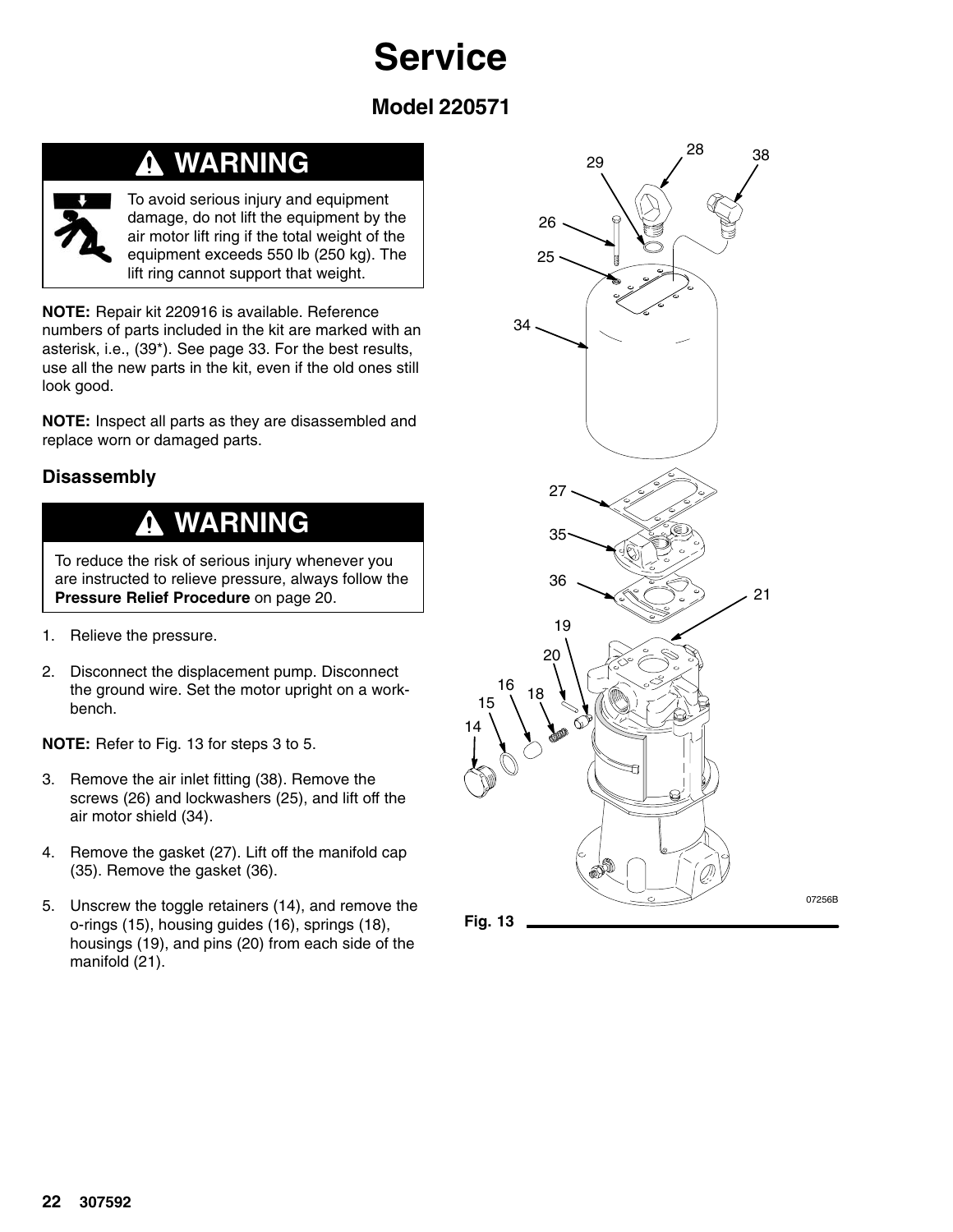### **Model 220571**

#### **NOTE:** Refer to Fig. 14 for steps 6 to 11.

- 6. Remove the four screws (37) and lockwashers (13) from the manifold (21).
- 7. **To prevent the spring-loaded director valves (3) from popping out,** carefully lift the manifold (21) about 51 mm (2 in.) from the air cylinder (41). Place one hand under the manifold to hold in the director valves, and continue lifting off the manifold. Remove your hand slowly, allowing the valve springs to release gently. Inspect the director valves (3) and compression springs (4).
- 8. Turn the manifold (21) over. Place wrenches on the flats of the adjusting screw (11) and nut (12) and turn the screw further into the nut until you can remove it. Do this in all four positions.

## **WARNING**

The openings in the valve plates (2) are very sharp. Be careful not to cut yourself.



9. Remove and check the valve plates (2), handling them carefully. Clean the plates and mating surfaces of the manifold (21). Remove the rubber pad (8).

**NOTE:** If you replace the valve plates, also replace the seals (1).

### **A** CAUTION

Be careful not to damage the surface of the trip rod (55), which would restrict its free movement. Special padded pliers, 207579, are available.

- 10. Pull the trip rod (55) up and grasp it with the padded locking pliers (order 207579). Hold the flats of the valve housing hub (10) with a wrench, screw off the trip rod nut (7) and remove the air valve housing (5). Remove the lockwasher (6) and screw off the hub (10). Now release the pliers.
- 11. Remove the gasket (45) from the air cylinder (41).

#### *Detail of Air Manifold and Valve Plates*

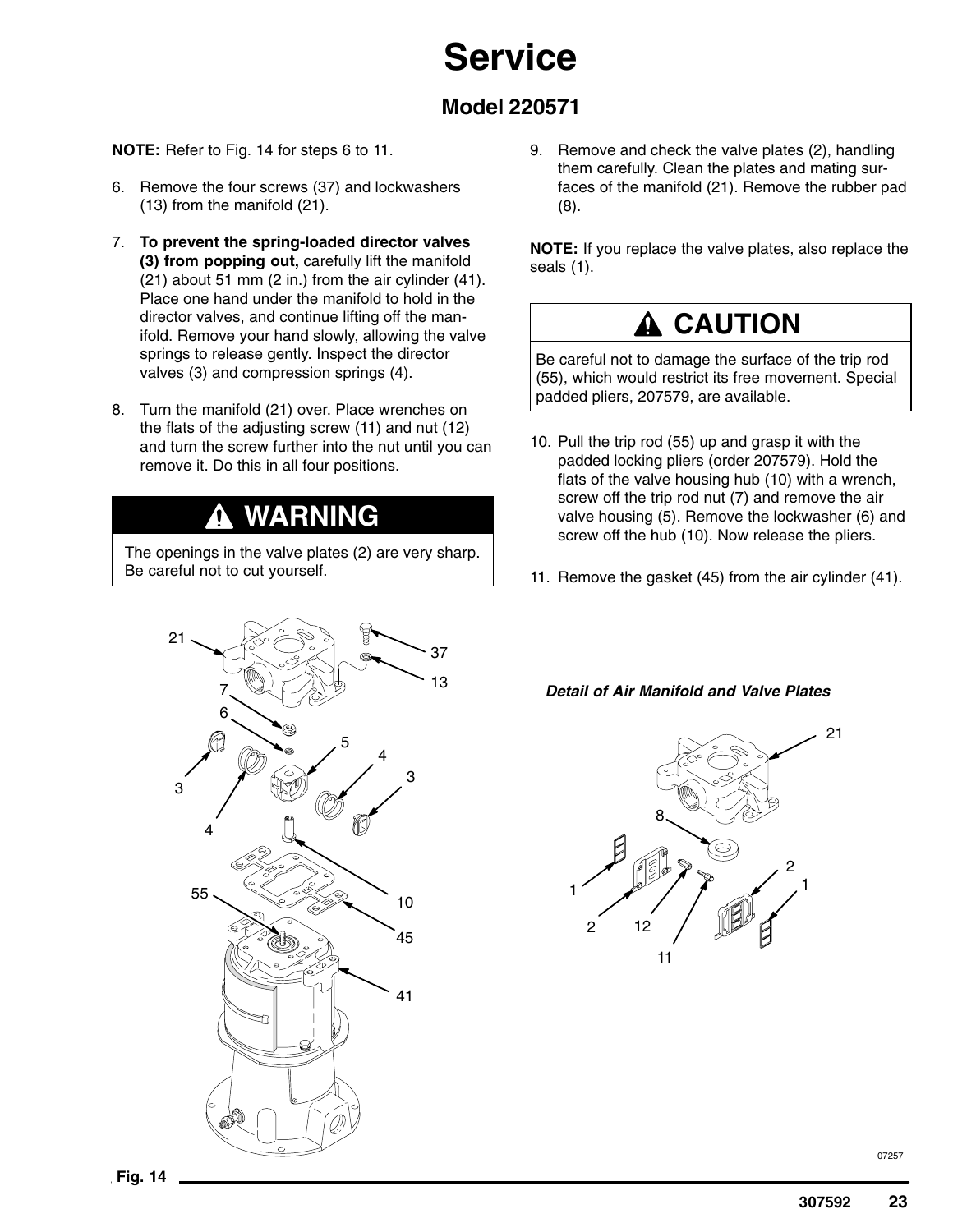### **Model 220571**

#### **NOTE:** Refer to Fig. 15 for steps 12 to 18.

12. Remove the rubber pad (8) from the cylinder (41). Remove the trip rod bearing (43), using a 1 in. deep-well socket wrench. Remove the gasket (50), v-block packing (52), and backup washer (51) from the bearing.

### **A CAUTION**

Be careful not to tilt the cylinder when removing it from the piston to avoid damaging the smooth inner surface of the cylinder.

- 13. Remove the screws (30) and lockwashers (31) and carefully pull the cylinder (41) straight up off the piston (46).
- 14. Pull the piston (46) and trip rod (55) up out of the base (58). Remove the o-ring (39) from the piston.

**NOTE:** The connecting rod stud (53) is fastened to the piston shaft (46) with anaerobic sealant, and may be difficult to remove.

### **A CAUTION**

Be careful not to damage the polished surface of the piston shaft.

15. Lock the hex of the piston (46) in a vise and unscrew the connecting rod stud (53) from the piston shaft.

## **A CAUTION**

Handle the trip rod assembly (55) carefully. Nicks and scratches cause premature spring failure.

**NOTE:** A damaged trip rod cannot be repaired; use a new one.

16. Remove the trip rod (55) from the piston (46).

**NOTE:** Check that the clearance between the shoulders of the trip rod spring guides is exactly 4.21 in. (106.9 mm). If the clearance is different, replace the trip rod; do not attempt to adjust it.

- 17. Remove the v-block packing (63), backup washer (64), and gasket (40) from the base (58).
- 18. Turn the base over and remove the wiper seal (57). Inspect the bearing (65) in place. Remove only if damaged.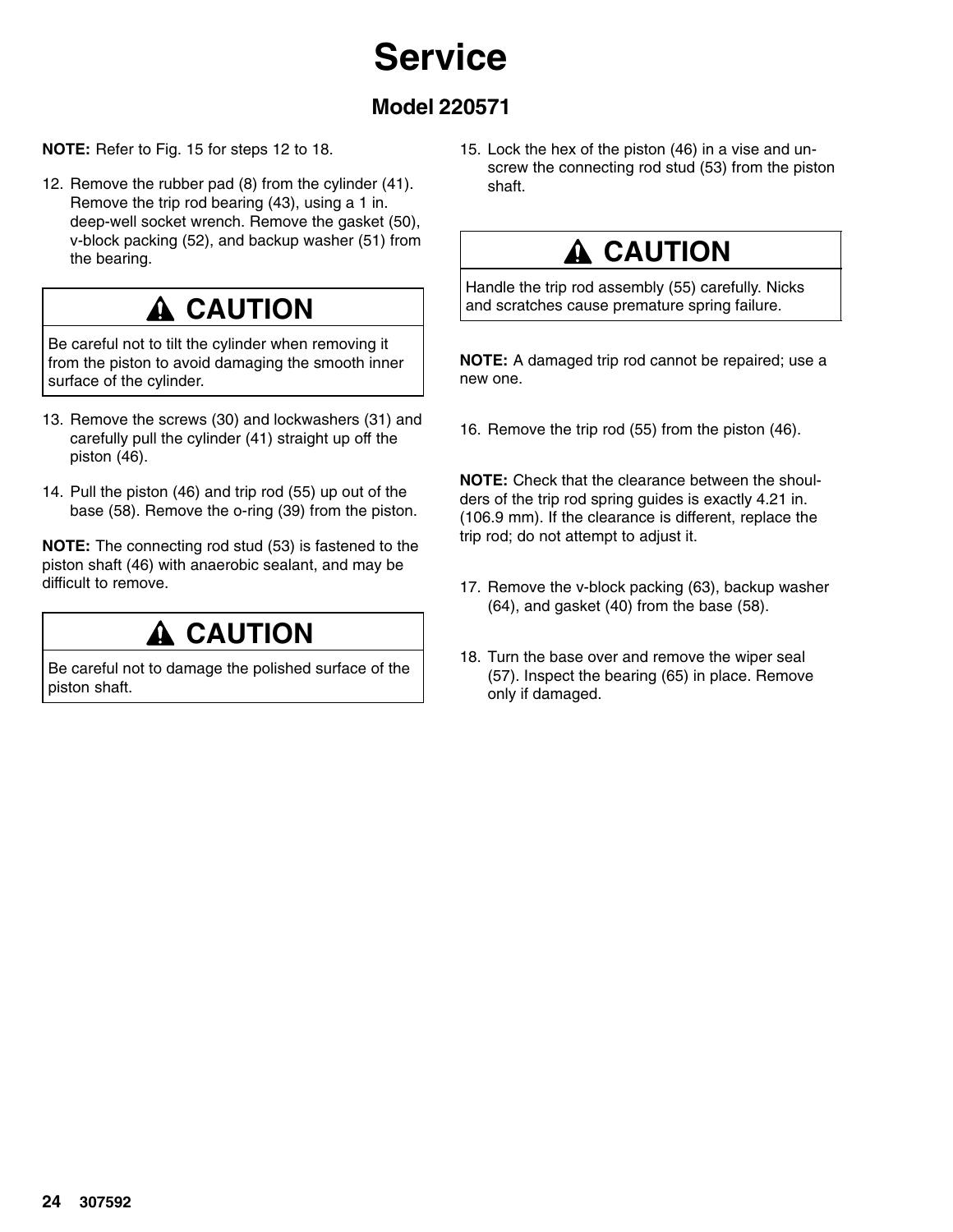**Model 220571**







 $\triangle$ exactly 4.21 in. (106.9 mm).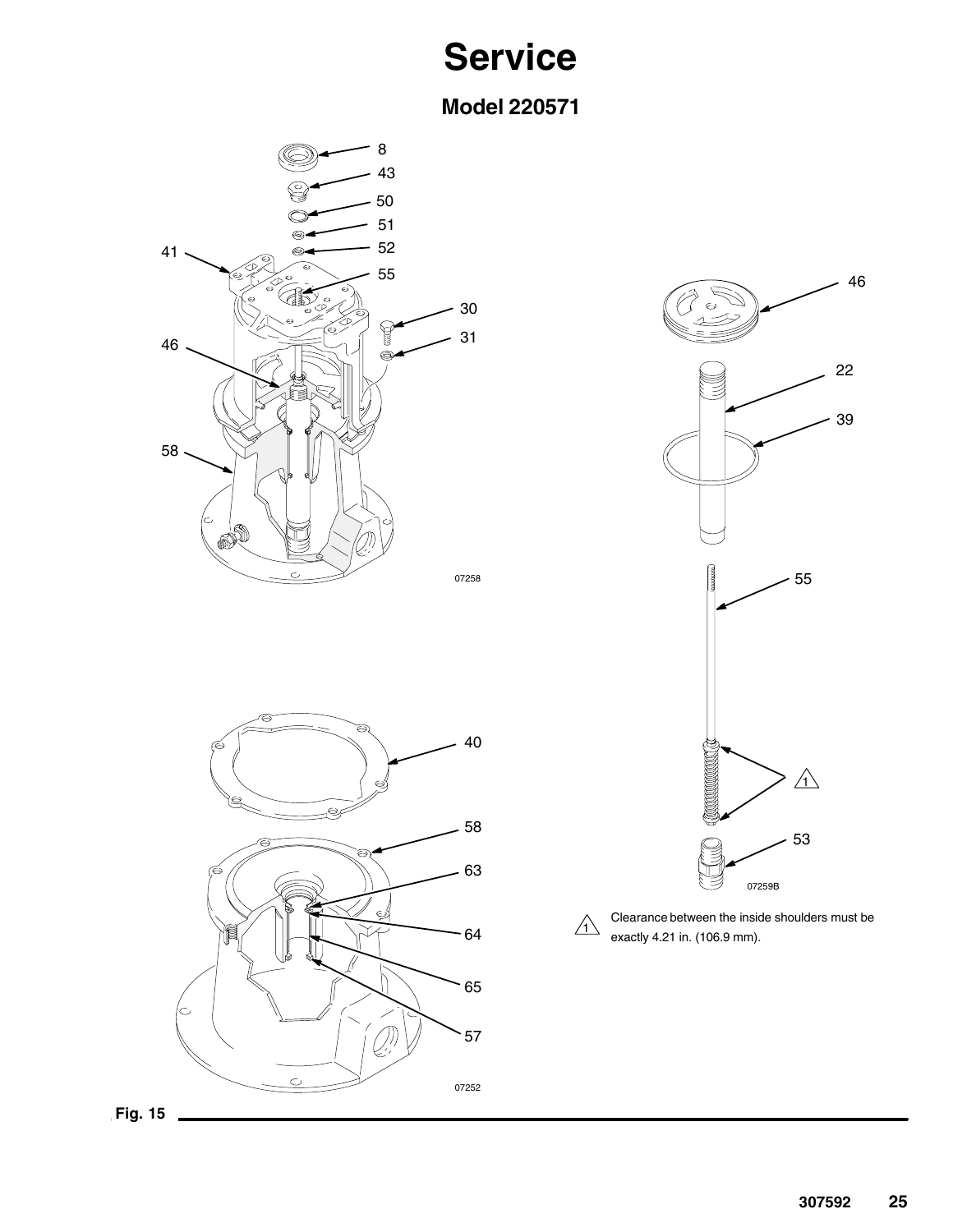### **Model 220571**

### **Reassembly**

1. Clean all parts thoroughly and inspect for wear or damage. Replace parts as necessary.

**NOTE:** Refer to Fig. 16 for steps 2 to 5.

- 2. Turn the base (58) upside down. If the bearing (65) was removed, press-fit the new bearing so its top edge is flush with the shoulder (S) of the packing cavity. After installation, measure the inner diameter of the bearing. It must be uniformly 1.375 in. (35 mm) to ensure that the piston shaft does not bind. If incorrect, size the bearing while in place; this can be done with a 1.375 in. diameter steel ball.
- 3. Grease the wiper seal (57\*) and press-fit in the base (58).
- 4. Turn the base upright. Install the backup washer (64\*) in the base (58). Grease the v-block packing (63\*) and install it in the base so the lips face up.
- 5. Place the gasket (40\*) on the base (58) so one of its notches (K) aligns with the optional fluid outlet (L).

Inner diameter of the bearing must be uniformly 1.375 in. (35 mm).

Grease.

Lips of packing must face up.

Align notch (K) in gasket (40) with the optional fluid outlet (L) in the base (58).



07252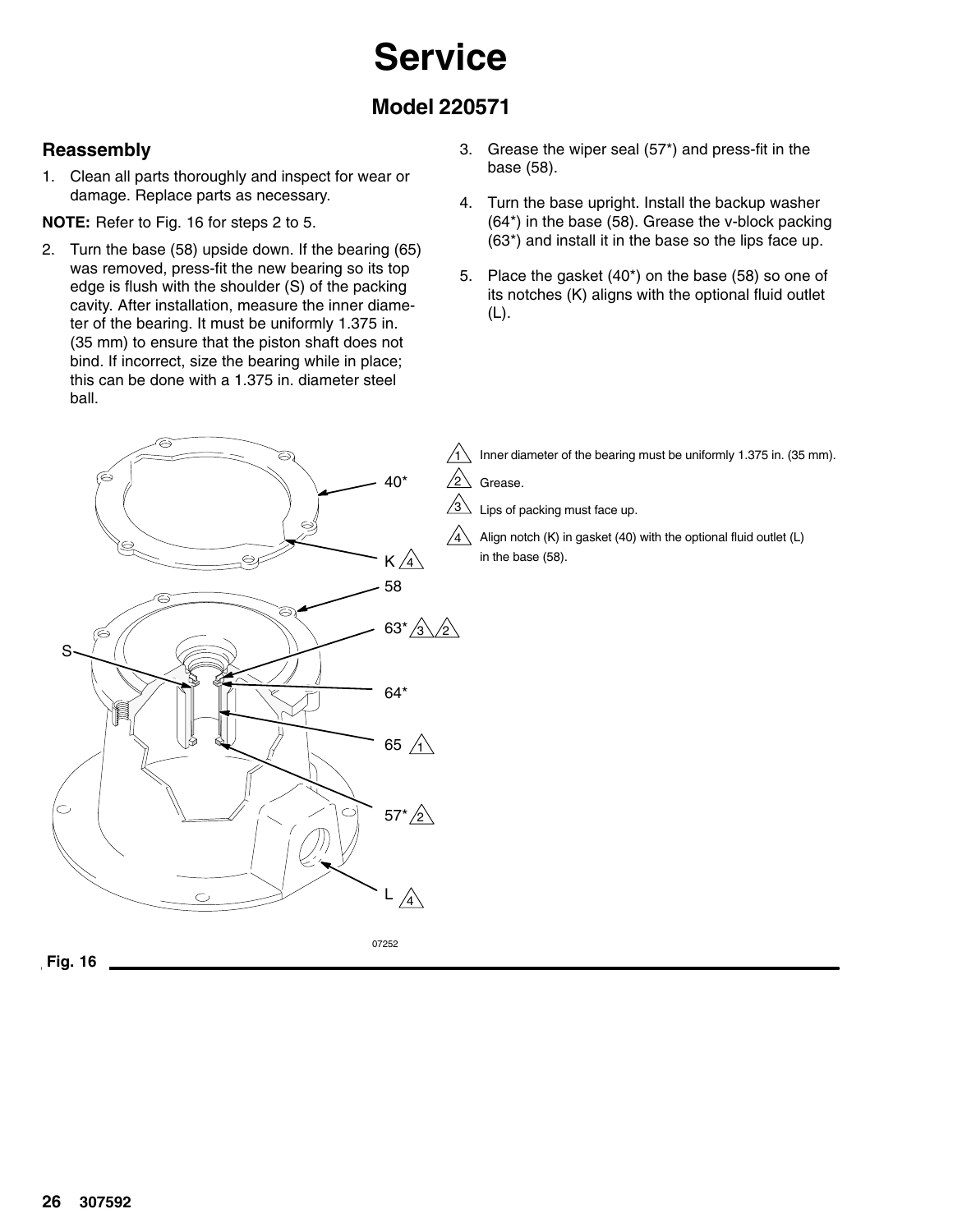### **Model 220571**

**NOTE:** Refer to Fig. 17 for steps 6 to 10.

- 6. Grease the trip rod (55) with light, water-proof grease and slide it into the piston (46) shaft. Clean the threads of the piston and the connecting rod stud (53). Apply Loctite® 242 or the equivalent to both. Screw the stud into the piston and torque it to 148-162 ft-lb (200-220 N•m).
- 7. Place the cylinder (41) upside down on the base (58). Grease the piston (46), o-ring (39\*), and inside of the cylinder. Place the o-ring around the piston; the o-ring is larger than the piston groove. Install the piston in the cylinder so the excess of the o-ring fits into one of the air channels (M) of the cylinder. Use your fingers to push the o-ring out of the channel and seat it in the piston groove. Very carefully lower the piston into the cylinder.
- 8. Regrease the inside of the cylinder (41). Carefully turn the piston assembly and cylinder over and guide it into the base (58). Align one of the cylinder's air channels (M) with the notch (K) in the gasket (40) and with the optional fluid outlet (L) of the base. Install the lockwashers (31) and screws  $(30)$  and torque to 25 ft-lb  $(34 N<sub>em</sub>)$ .
- 9. Install the backup washer (51\*) and v-block packing (52\*) in the bearing (43) so the lips of the packing face *into* the bearing. Install the gasket (50\*) on the bearing. Grease the trip rod (55) and thread the bearing onto the trip rod and into the cylinder (41). Use a 1 in. deep-well socket wrench to tighten the bearing.
- 10. Install the rubber pad (8) in the cylinder (41).

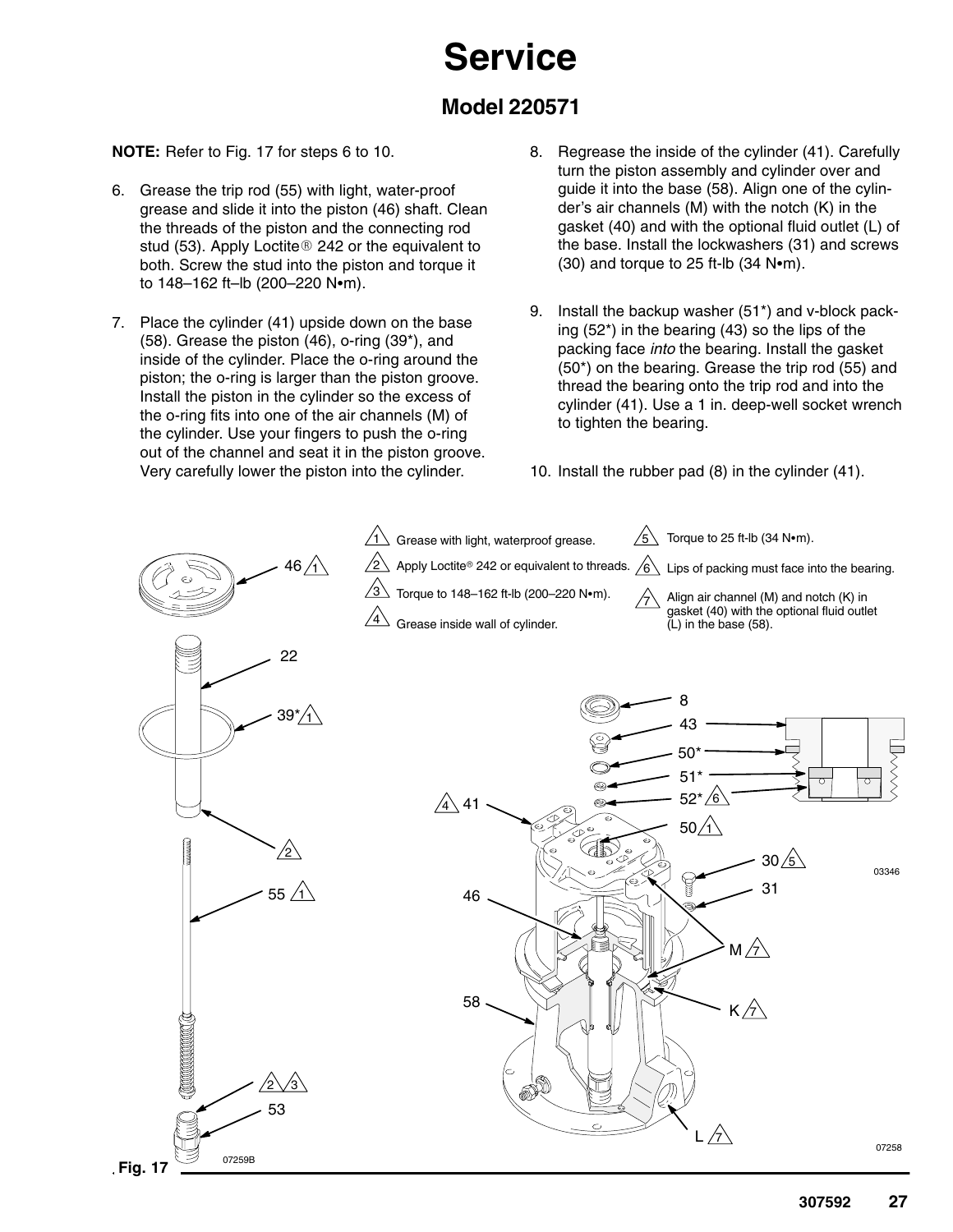### **Model 220571**

**NOTE:** Refer to Fig. 18 for steps 11 to 16.

- 11. Place the gasket (45\*) on top of the cylinder (41).
- 12. Thread the hub (10) onto the trip rod (55). Lift the rod and grasp it with the padded locking pliers. Screw the hub down as far as possible.
- 13. Install the air valve housing (5), lockwasher (6), and trip rod nut (7) so the nut is flush with the top of the trip rod (55). Tighten the nut 3/4 turn more, so there is 0.04 in. (1 mm) clearance between the top of the rod and the top of the nut. Hold the flats of the trip rod nut with a wrench. With another wrench, tighten the hub (10) to 21–25 ft-lb (28–34 N•m). Release the pliers.
- 14. Place the plate seals (1) on the valve plates (2). Place the plates in the air manifold (21). Install the adjusting screw (11) and nut (12) assemblies in all four corners of the plates. *Important:* Adjust the screws and nuts evenly so they snugly hold the plates. Do not exceed 35 in-lb (4 N•m).
- 15. Install the rubber pad (8) in the air manifold (21).
- 16. Place the springs (4) and air director valves (3) into the valve housing (5). Hold the springs and valves in place and install the air manifold (21) over the housing, making sure it is properly oriented. The exhaust ports (E) must be oriented to the optional outlet (L) of the base as shown. Be sure the valve housing (5) moves up and down freely, and then install and tighten the screws (37) and lockwashers (13) holding the manifold (21) to the cylinder (41).

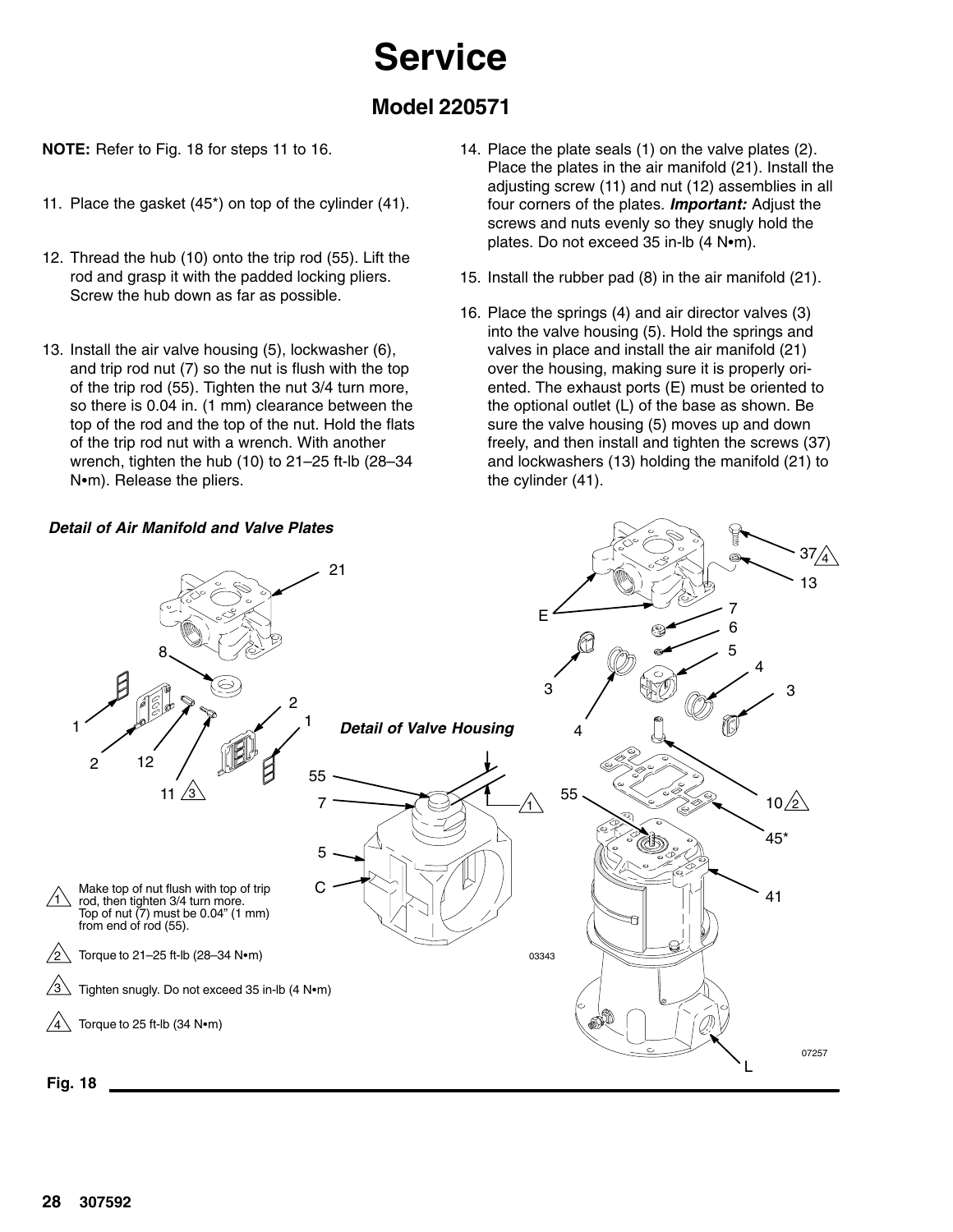### **Model 220571**

#### **NOTE:** Refer to Fig. 19 for steps 17 to 23.

- 17. Lubricate the housing (19), spring (18), and guide (16) with light, water-proof grease. Assemble the housing and spring into the guide. Lubricate the pin (20) and slide it into the housing. Slide these assembled parts into the air manifold (21). Be sure the pin (20) is aligned with the slot (C, Fig. 18) of the air valve housing (5) before assembling the rest of the air valve. Repeat for the other side.
- 18. Install the o-ring (15) on the retainer (14). Screw the retainers into both sides of the manifold (21); they should readily screw all the way into the manifold by hand. If they do not, the parts are not assembled correctly; inspect, and correct any misalignment. Now firmly tighten the retainers (14).
- 19. Place the gasket (36\*), cap (35), and gasket (27) on the air manifold (21). Be sure these parts are oriented as shown.

### **WARNING**



**MOVING PARTS HAZARD** Do not operate without the air motor shield in place. Pinching or amputation of fingers or hands may occur. See **MOVING PARTS HAZARD** on page 3.

- 20. Install the shield (34), screws (26), and lockwashers (25). Torque to 9-12 ft-lb (12-16 N•m).
- 21. Install the air inlet fitting (38).
- 22. Before returning the motor to service, connect an air line and run the motor slowly to see that it cycles smoothly.
- 23. Reconnect the displacement pump and the ground wire.





07256B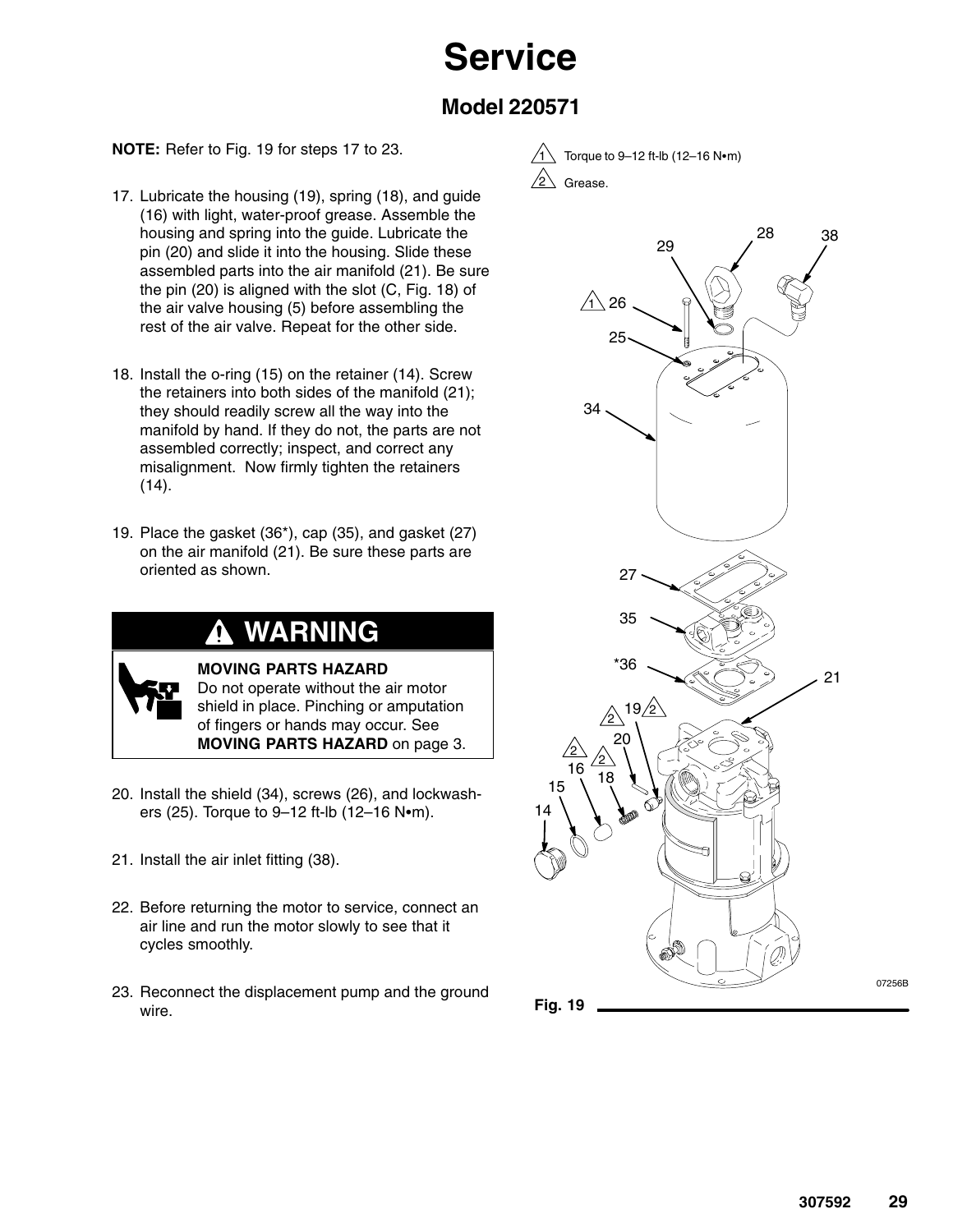**Model 217540, Series C** Includes items 2–67 **Model 624250, Series A** Includes items 2–67

**Model 249441, Series A** Includes items 2–67

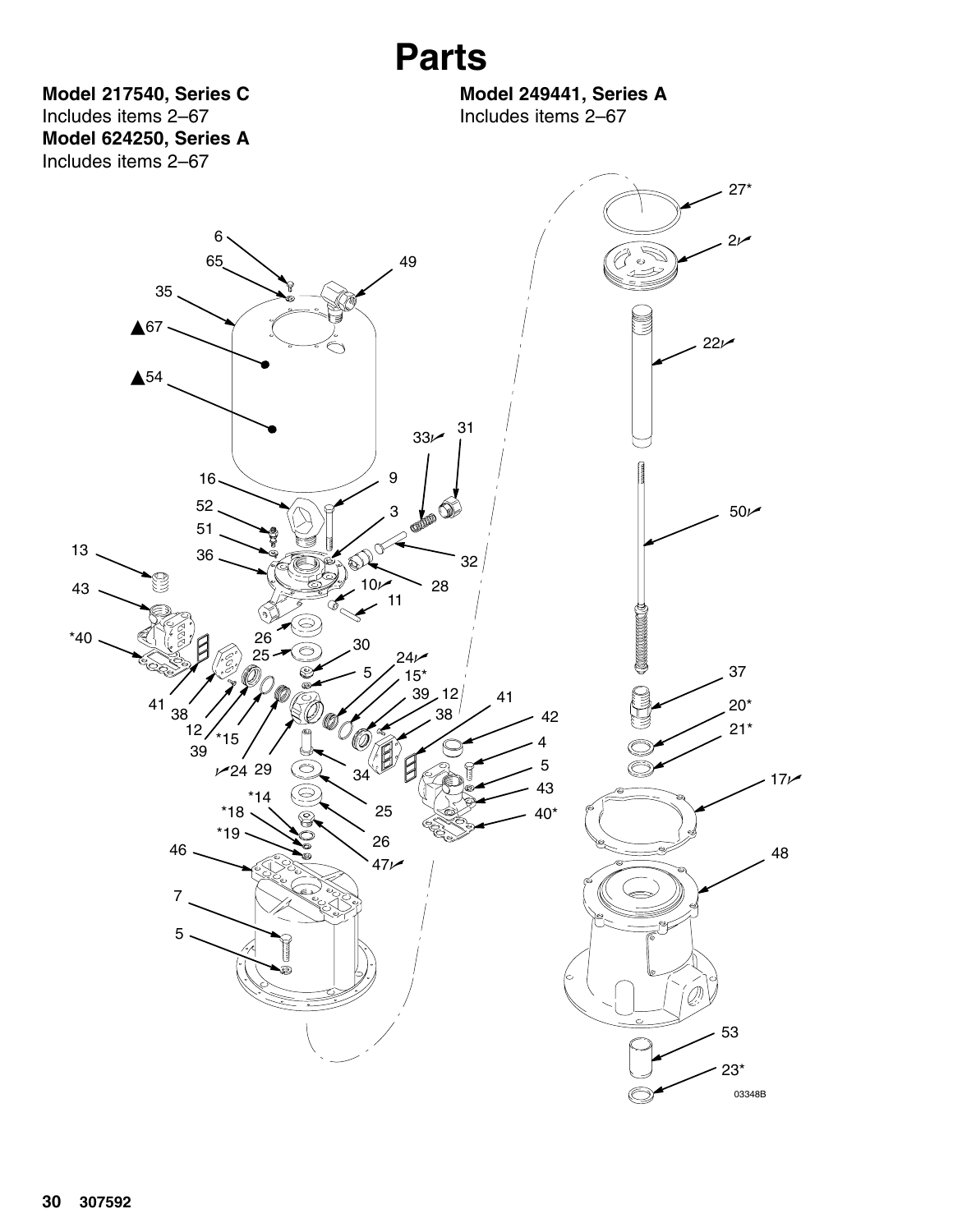### **Model 217540, Series C** Includes items 2–67 **Model 624250, Series A**

Includes items 2–67

### **Model 249441, Series A**

Includes items 2–67

| Ref             |          |                                  |                         | Ref                                 |          |                                                      |                  |
|-----------------|----------|----------------------------------|-------------------------|-------------------------------------|----------|------------------------------------------------------|------------------|
| No.             | Part No. | <b>Description</b>               | Qty                     | No.                                 | Part No. | <b>Description</b>                                   | Qty              |
| $2\nu$          | 178905   | PISTON, air                      | 1                       | 34                                  | 161590   | HUB, valve housing                                   | 1                |
| 3               | 100052   | LOCKWASHER, spring; 7/16";       | 4                       | 35                                  | 178906   | SHIELD; Model 217540                                 | 1                |
|                 |          | Model 217540                     |                         |                                     | 624254   | SHIELD; Models 624250 and 249441 1                   |                  |
|                 | 103780   | LOCKWASHER, spring; 7/16";       | 4                       | 36                                  | 177664   | HOUSING, detent                                      | 1                |
|                 |          | Models 624250 and 249441         |                         |                                     |          | Models 217540 and 249441                             |                  |
| 4               | 100101   | SCREW, hex hd cap; 3/8-16 x 1"   | $\overline{4}$          |                                     | 16A544   | HOUSING, detent; Model 624250                        | 1                |
| 5               | 100133   | LOCKWASHER, spring; 3/8"         | 11                      | 37                                  | 168180   | STUD, connecting rod;                                | 1                |
| 6               | 113161   | SCREW, hex hd cap;               | 8                       |                                     |          | Models 217540 and 624250                             |                  |
|                 |          | 1/4-20 x 1/2"; Model 217540      |                         |                                     | 626044   | STUD, connecting rod; Model 249441 1                 |                  |
|                 | 102235   | SCREW, hex hd cap; 1/4-20        | 8                       | 38                                  | 169584   | PLATE, valve                                         | $\boldsymbol{2}$ |
|                 |          | x 1/2"; Models 624250 and 249441 |                         | 39                                  | 168182   | VALVE, air director                                  | $\overline{c}$   |
| 7               | 100004   | SCREW, hex hd cap;               | 6                       | $40*$                               | 168183   | GASKET, air manifold                                 | $\overline{c}$   |
|                 |          | $3/8 - 16 \times 1 - 1/4$ "      |                         | 41                                  | 168184   | SEAL, valve plate                                    | $\mathbf 2$      |
| 9               | 101713   | SCREW, hex hd cap;               | 4                       | 42                                  | 168185   | <b>GROMMET</b>                                       | 1                |
|                 |          | 7/16 -14 x 3.5"; Model 217540    |                         | 43                                  | 168187   | MANIFOLD, air                                        | $\sqrt{2}$       |
|                 | 513059   | SCREW, hex hd cap; sst;          | 4                       | 46                                  | 178904   | CYLINDER; Model 217540                               | $\mathbf{1}$     |
|                 |          | $7/16 - 14 \times 3 - 1/2$ ";    |                         |                                     | 194981   | CYLINDER; Models 624250                              | $\mathbf{1}$     |
|                 |          | Models 624250 and 249441         |                         |                                     |          | and 249441                                           |                  |
| 10 <sub>k</sub> | 169585   | ROLLER, axle                     | 2                       | 47 <sub>k</sub>                     | 204649   | <b>BEARING</b>                                       | 1                |
| 11              | 169586   | AXLE, detent                     | $\overline{c}$          | 48                                  | 181141   | BASE, air motor; Model 217540                        | 1                |
| 12              | 101716   | SCREW, flat head mach;           | 8                       |                                     | 194982   | BASE, air motor; Models 624250                       | $\mathbf{1}$     |
|                 |          | No. 10-24 x 1/2"                 |                         |                                     |          | and 249441                                           |                  |
| 13              | 102726   | PLUG, pipe; soc hd; 3/4 npt      | 1                       |                                     | 115235   | UNION, 90°, adapter; 3/4 npt(m)                      | $\mathbf{1}$     |
| $14*$           | 150647   | GASKET, flat; copper alloy       | 1                       |                                     |          | x 3/4 npsm(f) swivel;                                |                  |
| $15*$           | 156698   | PACKING, o-ring                  | 2                       |                                     |          | Models 624250 and 249441                             |                  |
| 16              | 180952   | RING, lift                       | $\mathbf{1}$            | 50 <sub>k</sub>                     | 214852   | TRIP ROD                                             | 1                |
| 17 <sub>k</sub> | 178907   | GASKET, fiber                    | 1                       | 51                                  | 104582   | WASHER, tab                                          | 1                |
| $18*$           | 161559   | WASHER, backup                   | 1                       | 52                                  | 104029   | LUG, grounding                                       | 1                |
| $19*$           | 161560   | PACKING, v-block                 | 1                       | 53                                  | 189059   | <b>BEARING</b>                                       | $\mathbf{1}$     |
| $20*$           | 161562   | PACKING, v-block                 | 1                       | $54\triangle$                       | 290331   | LABEL, warning; English                              | 1                |
| $21*$           | 161563   | WASHER, backup                   | 1                       | 65                                  | 104123   | LOCKWASHER, spring; 1/4";                            | 8                |
| 22              | 181142   | SHAFT, piston                    | 1                       |                                     |          | Models 624250 and 249441                             |                  |
| $23*$           | 161569   | <b>SEAL</b>                      | 1                       | 67 <sub>A</sub>                     | 189991   | LABEL, warning                                       | 1                |
| $24\nu$         | 161575   | SPRING, compression              | $\overline{\mathbf{c}}$ | $^{\tiny{\textcolor{blue}{\star}}}$ |          | These parts are included in Repair Kit 218122,       |                  |
| 25              | 161576   | WASHER, flat                     | $\overline{c}$          |                                     |          | which may be purchased separately.                   |                  |
| 26              | 161577   | PAD, rubber                      | $\overline{c}$          |                                     |          |                                                      |                  |
| $27*$           | 107082   | PACKING, o-ring                  | $\mathbf{1}$            |                                     |          | $\vee$ Keep these spare parts on hand to reduce down |                  |
| 28              | 169583   | PLUNGER, detent                  | $\overline{c}$          |                                     | time.    |                                                      |                  |
| 29              | 161585   | HOUSING, air valve               | $\mathbf{1}$            |                                     |          | Replacement Danger and Warning labels, tags and      |                  |
| 30              | 161586   | NUT; 3/8-24                      | 1                       |                                     |          | cards are available at no cost. The 290331 label is  |                  |
| 31              | 161587   | RETAINER, detent spring          | $\overline{c}$          |                                     |          | also available in the following languages:           |                  |
| 32              | 161588   | GUIDE, spring                    | $\overline{c}$          |                                     |          | German (Part No. 290396)                             |                  |
| 33 <sub>1</sub> | 161589   | SPRING, compression              | $\overline{c}$          |                                     |          | French (Part No. 290397)                             |                  |
|                 |          |                                  |                         |                                     |          | Spanish (Part No. 290398).                           |                  |
|                 |          |                                  |                         |                                     |          |                                                      |                  |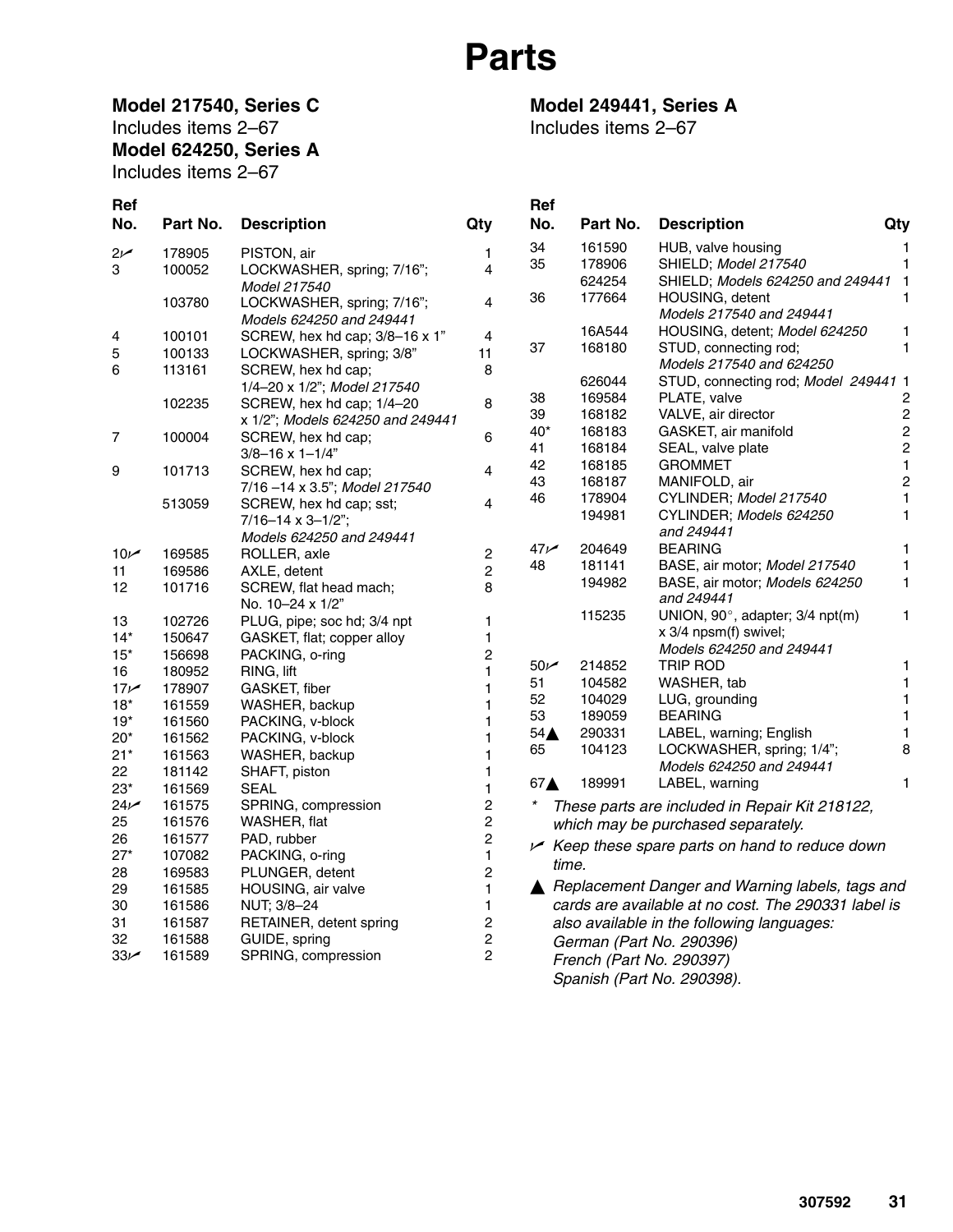**Model 220571, Series B** Includes items 1–67

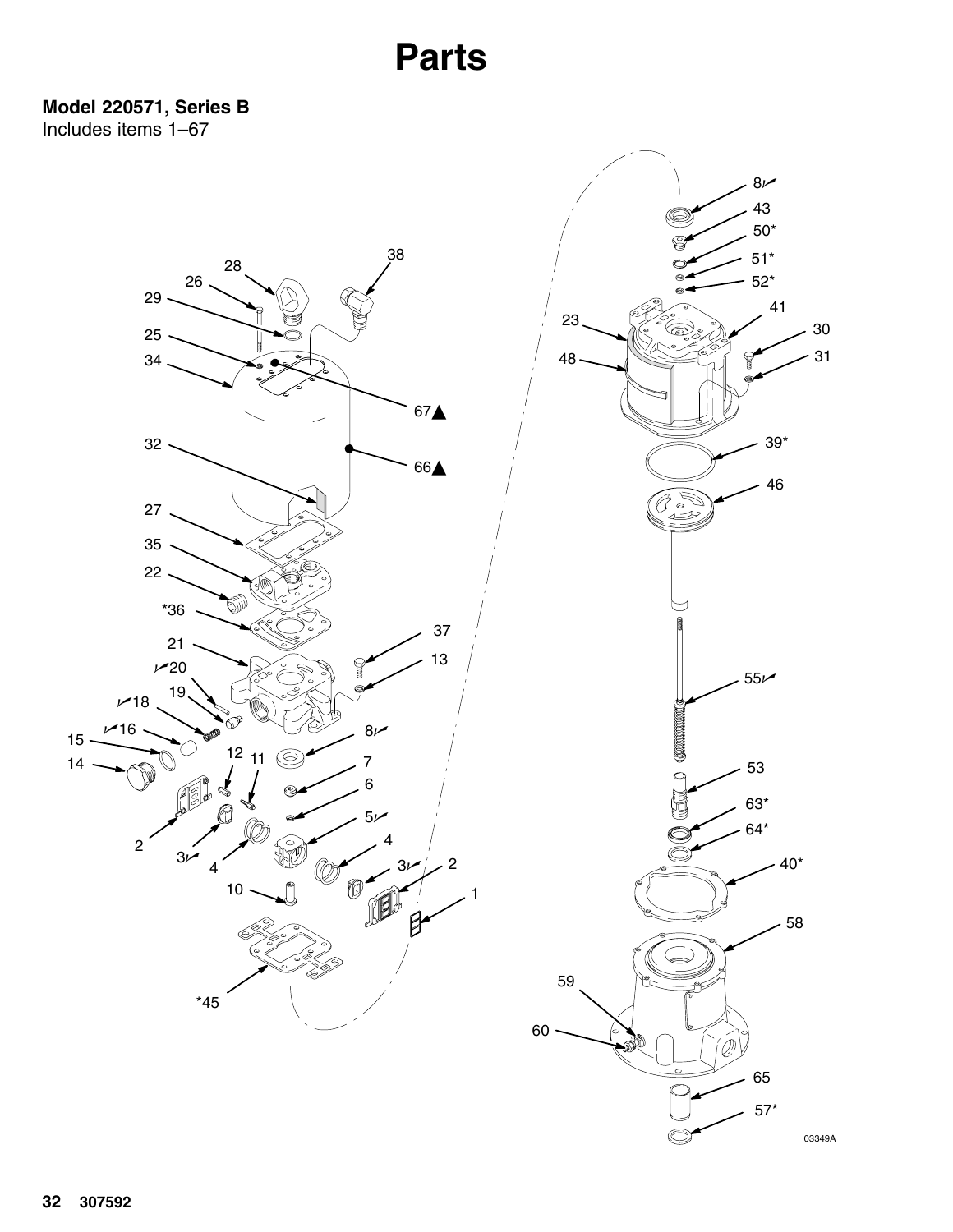### **Quiet Senator Air Motor**

**Model 220571, Series B**

Includes items 1–67

| <b>Ref</b>      |          |                             |                         | Ref     |          |                                                          |     |
|-----------------|----------|-----------------------------|-------------------------|---------|----------|----------------------------------------------------------|-----|
| No.             | Part No. | <b>Description</b>          | Qty                     | No.     | Part No. | <b>Description</b>                                       | Qty |
| 1.              | 168184   | SEAL, plate, valve, buna-n  | $\overline{c}$          | 38      | 207648   | FITTING, union, adapter, 90°                             | 1   |
| 2               | 176536   | PLATE, valve                | $\overline{2}$          | $39*$   | 107082   | PACKING, o-ring                                          | 1   |
| $3\nu$          | 176518   | VALVE, director             | $\overline{c}$          | 40*     | 183312   | GASKET, cellulose fiber                                  | 1   |
| 4               | 176543   | SPRING, compression         | $\overline{2}$          | 41      | 183105   | <b>CYLINDER</b>                                          | 1   |
| 5 <sub>k</sub>  | 176519   | HOUSING, air valve          | 1                       | 43      | 215933   | <b>BEARING</b>                                           | 1   |
| 6               | 105319   | LOCKWASHER, 10 mm           | 1                       | 45*     | 176575   | GASKET, cellulose fiber                                  | 1   |
| $\overline{7}$  | 176569   | NUT, trip rod               | 1                       | 46      | 220915   | PISTON, air                                              | 1   |
| $8\nu$          | 161577   | PAD, rubber                 | $\overline{c}$          | 48      | 108774   | STRAP, wire tie                                          | 3   |
| 10              | 176568   | HUB, valve housing          | 1                       | $50*$   | 150647   | GASKET, flat, copper alloy                               | 1   |
| 11              | 176550   | SCREW, adjusting            | 4                       | $51*$   | 161559   | WASHER, backup, leather                                  | 1   |
| 12              | 176548   | NUT, adjusting              | $\overline{\mathbf{4}}$ | $52*$   | 161560   | PACKING, v-block, polyurethane                           | 1   |
| 13              | 100018   | <b>LOCKWASHER</b>           | $\overline{\mathbf{4}}$ | 53      | 176564   | STUD, connecting rod                                     | 1   |
| 14              | 178428   | RETAINER, toggle            | $\overline{c}$          | 55/     | 218597   | TRIP ROD ASSEMBLY                                        | 1   |
| 15              | 105318   | O-RING, nitrile rubber      | $\overline{c}$          | $57*$   | 161569   | SEAL, wiper                                              | 1   |
| $16\nu$         | 178427   | GUIDE, housing              | $\overline{c}$          | 58      | 220843   | BASE, air motor (includes item 65) 1                     |     |
| 18 <sub>k</sub> | 178429   | SPRING, compression         | $\overline{c}$          | 59      | 104582   | WASHER, tab                                              | 1   |
| 19              | 178426   | HOUSING, spring             | $\overline{c}$          | 60      | 104029   | LUG, grounding                                           | 1   |
| $20\nu$         | 105321   | PIN, dowel                  | $\overline{2}$          | 63*     | 161562   | PACKING, v-block, nitrile rubber                         | 1   |
| 21              | 176540   | <b>MANIFOLD</b>             | 1                       | $64*$   | 161563   | WASHER, backup                                           | 1   |
| 22              | 105325   | PLUG, pipe, 1" npt(f)       | 1                       | 65      | 189058   | <b>BEARING</b>                                           | 1   |
| 23              | 183356   | PAD, dampening              | 1                       | 66A     | 290331   | LABEL, warning; English                                  | 1   |
| 25              | 104572   | LOCKWASHER, 8 mm            | 8                       | 67▲     | 189991   | LABEL, warning                                           | 1   |
| 26              | 105322   | CAPSCREW, hex hd;           |                         |         |          |                                                          |     |
|                 |          | M8 x 1.5 x 100              | 8                       | $\star$ |          | These parts are included in Repair Kit 220916,           |     |
| 27              | 177081   | GASKET, neoprene            | 1                       |         |          | which may be purchased separately.                       |     |
| 28              | 176537   | RING, lift                  | 1                       |         |          |                                                          |     |
| 29              | 166221   | O-RING, nitrile rubber      | 1                       |         |          | $\vee$ Keep these spare parts on hand to reduce down     |     |
| 30              | 100004   | CAPSCREW, hex hd;           |                         | time.   |          |                                                          |     |
|                 |          | $3/8 - 16 \times 1 - 1/4$ " | 6                       |         |          |                                                          |     |
| 31              | 100133   | LOCKWASHER, spring, 3/8"    | 6                       |         |          |                                                          |     |
| 32              | 183318   | PAD, dampener               | $\mathbf{1}$            |         |          | <b>△ Replacement Danger and Warning labels, tags and</b> |     |
| 34              | 183311   | <b>SHIELD</b>               | 1                       |         |          | cards are available at no cost. The 290331 label is      |     |
| 35              | 176539   | CAP, manifold               | 1                       |         |          | also available in the following languages:               |     |
| $36*$           | 176580   | GASKET, cellulose fiber     | 1                       |         |          | German (Part No. 290396)                                 |     |
| 37              | 105324   | CAPSCREW, hex hd;           |                         |         |          | French (Part No. 290397)                                 |     |
|                 |          | M8 x 1.5 x 30               | 4                       |         |          | Spanish (Part No. 290398).                               |     |
|                 |          |                             |                         |         |          |                                                          |     |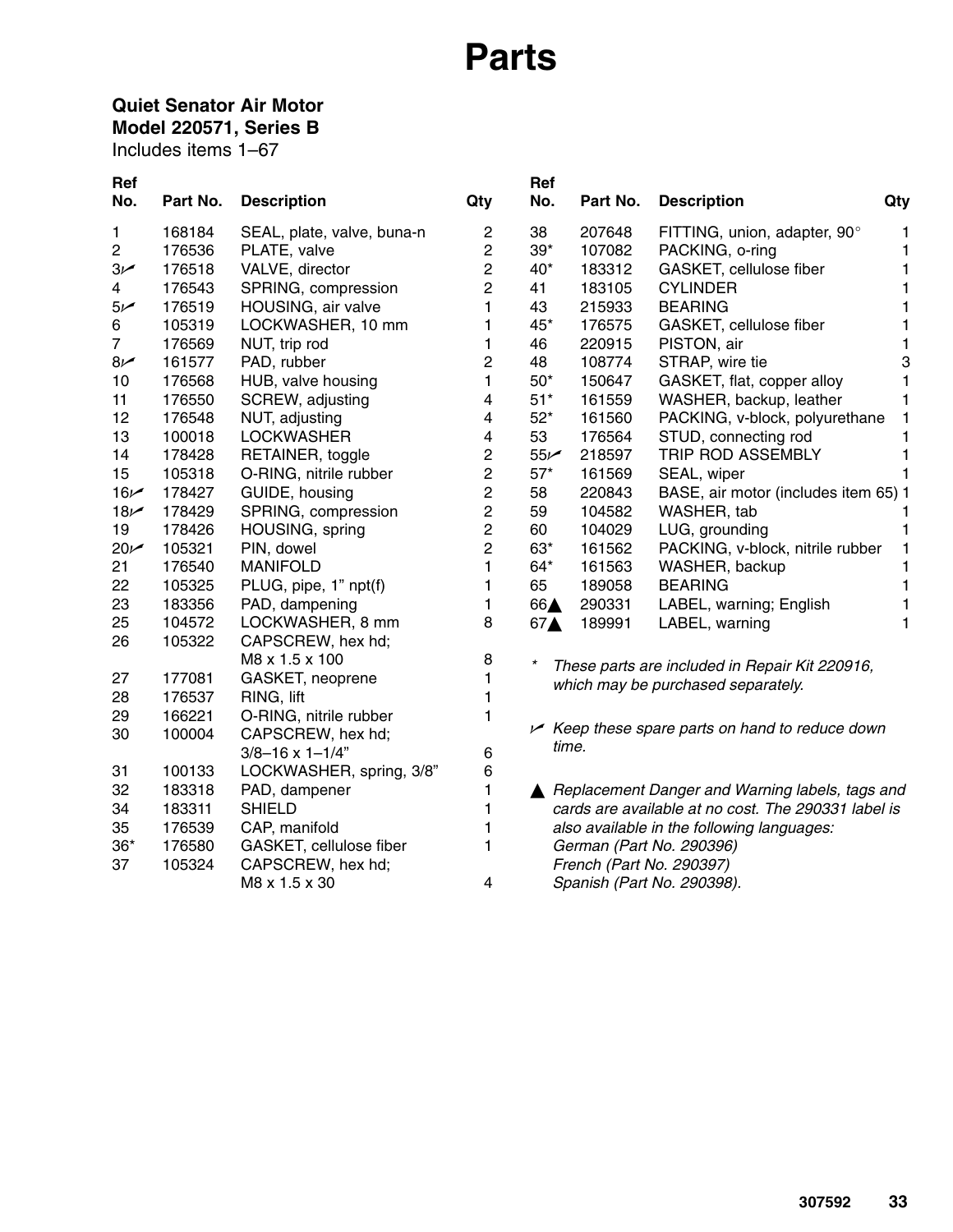# **Dimensions**

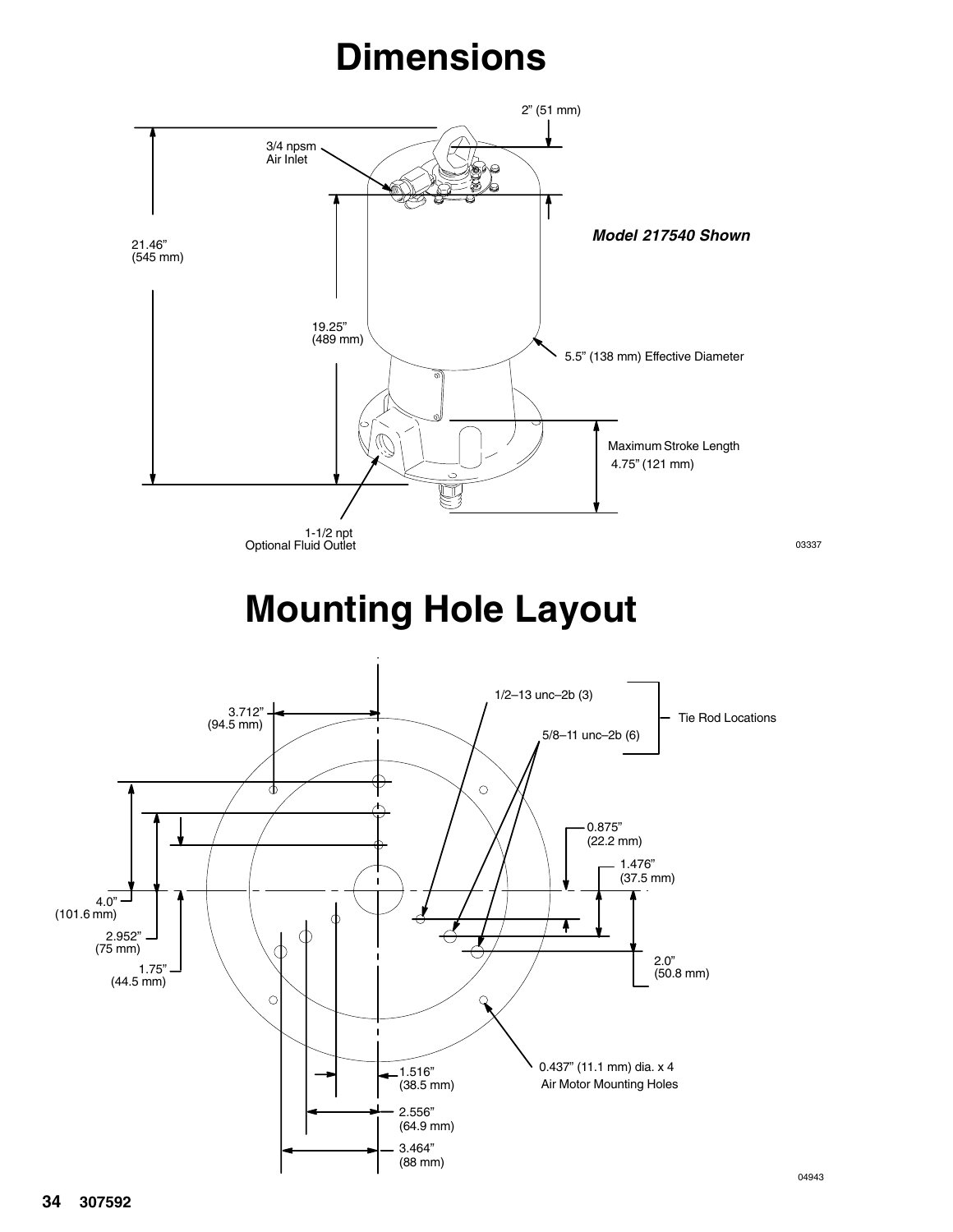# **Technical Data**

| Category                      | Data                                                                                                       |  |  |
|-------------------------------|------------------------------------------------------------------------------------------------------------|--|--|
| Maximum Incoming Air Pressure | Models 217540 and 220571: 120 psi (0.8 MPa, 8.3 bar)<br>Models 249441 and 624250: 100 psi (0.7 MPa, 7 bar) |  |  |
| Effective Piston Area         | 24 sq. in. $(154 \text{ cm}^2)$                                                                            |  |  |
| <b>Piston Diameter</b>        | 5.5 in. (140 mm)                                                                                           |  |  |
| Stroke Length                 | 4.75 in. (121 mm)                                                                                          |  |  |
| Air Valves                    | Dual, slide type                                                                                           |  |  |
| Valve Housing                 | Balanced, opposing seals and detent rollers                                                                |  |  |